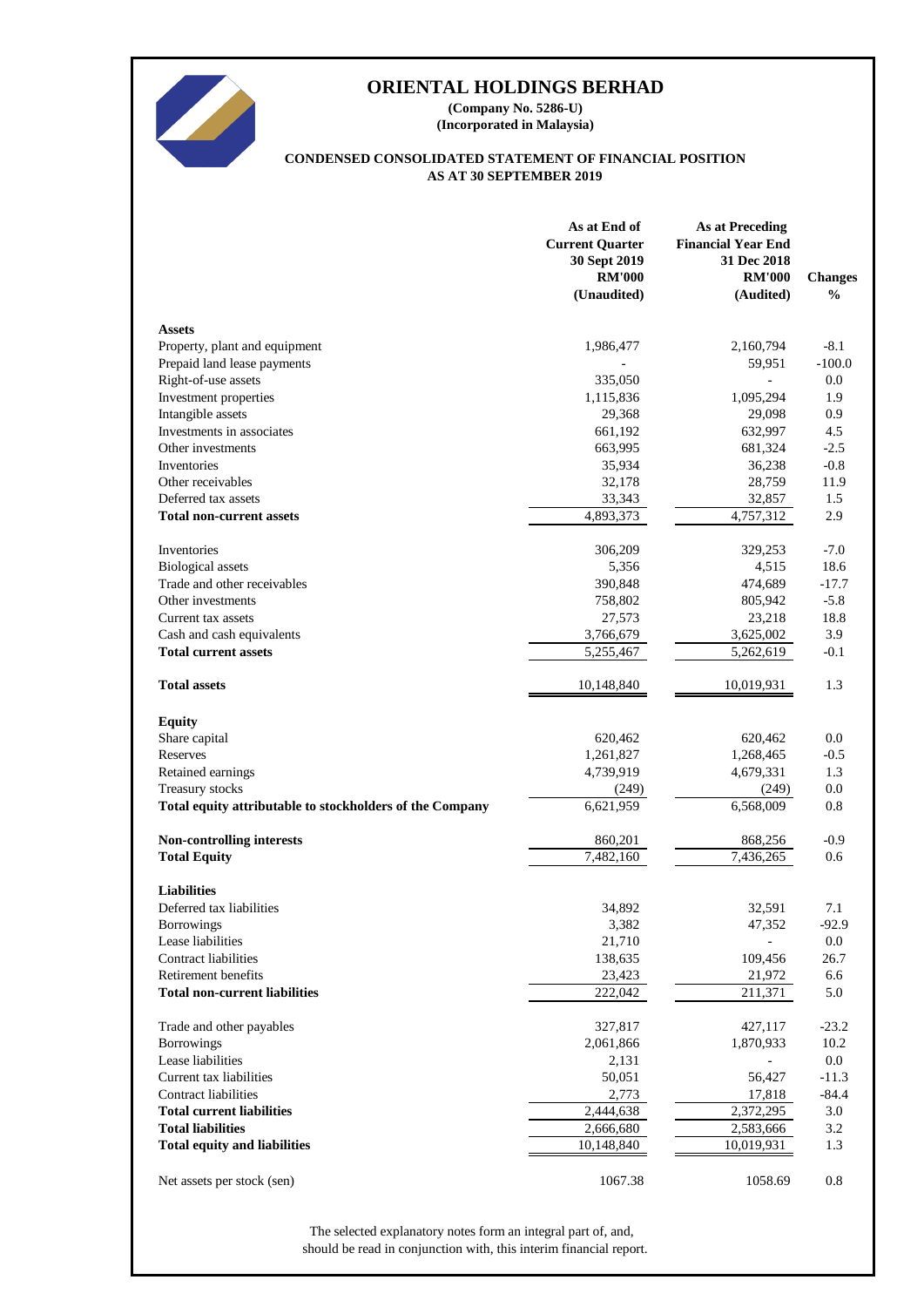**(Company No. 5286-U) (Incorporated in Malaysia)**

# **CONDENSED CONSOLIDATED STATEMENT OF PROFIT OR LOSS AND OTHER COMPREHENSIVE INCOME FOR THE PERIOD ENDED 30 SEPTEMBER 2019**

|                                                                                                             | <b>Individual Quarter</b>                                                         |                                                                              |                                 | <b>Cumulative Quarters</b>                                                                                   |                                                                                                         |                        |
|-------------------------------------------------------------------------------------------------------------|-----------------------------------------------------------------------------------|------------------------------------------------------------------------------|---------------------------------|--------------------------------------------------------------------------------------------------------------|---------------------------------------------------------------------------------------------------------|------------------------|
|                                                                                                             | Current<br>Year<br><b>Quarter</b><br>30 Sept 2019<br><b>RM'000</b><br>(Unaudited) | Preceding<br>Year<br>Quarter<br>30 Sept 2018<br><b>RM'000</b><br>(Unaudited) | <b>Changes</b><br>$\frac{0}{0}$ | <b>Current Year</b><br><b>To Date</b><br>(Three quarters to<br>30 Sept 2019)<br><b>RM'000</b><br>(Unaudited) | <b>Preceding Year</b><br>To Date<br>(Three quarters to<br>30 Sept 2018)<br><b>RM'000</b><br>(Unaudited) | <b>Changes</b><br>$\%$ |
| Revenue                                                                                                     | 1,263,762                                                                         | 1,612,913                                                                    | $-21.6$                         | 4,061,598                                                                                                    | 4,967,965                                                                                               | $-18.2$                |
| <b>Results from operating activities</b>                                                                    | 123,493                                                                           | 134,646                                                                      | $-8.3$                          | 319,393                                                                                                      | 407,403                                                                                                 | $-21.6$                |
| Finance costs                                                                                               | (5,031)                                                                           | (4,052)                                                                      | $-24.2$                         | (14, 672)                                                                                                    | (9,664)                                                                                                 | $-51.8$                |
| Share of profits after tax and non-controlling interest of associates                                       | 13,132                                                                            | 18,924                                                                       | $-30.6$                         | 33,420                                                                                                       | 56,267                                                                                                  | $-40.6$                |
| <b>Profit before taxation</b>                                                                               | 131,594                                                                           | 149,518                                                                      | $-12.0$                         | 338,141                                                                                                      | 454,006                                                                                                 | $-25.5$                |
| Income tax expenses                                                                                         | (22,012)                                                                          | (28, 644)                                                                    | 23.2                            | (76, 596)                                                                                                    | (88,586)                                                                                                | 13.5                   |
| Profit from continuing operations                                                                           | 109,582                                                                           | 120,874                                                                      | $-9.3$                          | 261,545                                                                                                      | 365,420                                                                                                 | $-28.4$                |
| Other comprehensive (expense)/income, net of tax                                                            |                                                                                   |                                                                              |                                 |                                                                                                              |                                                                                                         |                        |
| Remeasurement of defined benefit liability                                                                  | 1,173                                                                             |                                                                              | 0.0                             | 1,173                                                                                                        |                                                                                                         | $0.0\,$                |
| Foreign currency translation differences for foreign operations                                             | (45,770)                                                                          | 47,162                                                                       | $-197.0$                        | (13, 975)                                                                                                    | (92, 371)                                                                                               | 84.9                   |
| Fair value (loss)/gain of equity instruments designated at fair value through<br>other comprehensive income | (36,930)                                                                          | 44,067                                                                       | $-183.8$                        | 11,354                                                                                                       | 87,398                                                                                                  | $-87.0$                |
| Share of other comprehensive income of equity accounted associates                                          | (65)                                                                              | ÷                                                                            | $0.0\,$                         | 7,424                                                                                                        |                                                                                                         | $0.0\,$                |
| Other comprehensive (expense)/income for the period, net of tax                                             | (81, 592)                                                                         | 91,229                                                                       | $-189.4$                        | 5,976                                                                                                        | (4,973)                                                                                                 | 220.2                  |
| Total comprehensive income for the period                                                                   | 27,990                                                                            | 212,103                                                                      | $-86.8$                         | 267,521                                                                                                      | 360,447                                                                                                 | $-25.8$                |
| Profit/(Loss) attributable to:                                                                              |                                                                                   |                                                                              |                                 |                                                                                                              |                                                                                                         |                        |
| Stockholders of the Company                                                                                 | 100,868                                                                           | 115,073                                                                      | $-12.3$                         | 270,963                                                                                                      | 396,025                                                                                                 | $-31.6$                |
| Non-controlling interests                                                                                   | 8,714                                                                             | 5,801                                                                        | 50.2                            | (9, 418)                                                                                                     | (30,605)                                                                                                | 69.2                   |
| Profit for the period                                                                                       | 109,582                                                                           | 120,874                                                                      | $-9.3$                          | 261,545                                                                                                      | 365,420                                                                                                 | $-28.4$                |
| Total comprehensive income/(expense) attributable to:                                                       |                                                                                   |                                                                              |                                 |                                                                                                              |                                                                                                         |                        |
| Stockholders of the Company                                                                                 | 19,664                                                                            | 209,246                                                                      | $-90.6$                         | 264,873                                                                                                      | 422,802                                                                                                 | $-37.4$                |
| Non-controlling interests                                                                                   | 8,326                                                                             | 2,857                                                                        | 191.4                           | 2,648                                                                                                        | (62, 355)                                                                                               | 104.2                  |
| Total comprehensive income for the period                                                                   | 27,990                                                                            | 212,103                                                                      | $-86.8$                         | 267,521                                                                                                      | 360,447                                                                                                 | $-25.8$                |
| Weighted average number of stocks in issue ('000)                                                           | 620,362                                                                           | 620,362                                                                      |                                 | 620,362                                                                                                      | 620,362                                                                                                 |                        |
| Basic earnings per stock (sen)<br>(based on the weighted average number of stocks)                          | 16.26                                                                             | 18.55                                                                        | $-12.3$                         | 43.68                                                                                                        | 63.84                                                                                                   | $-31.6$                |

The selected explanatory notes form an integral part of, and, should be read in conjunction with, this interim financial report.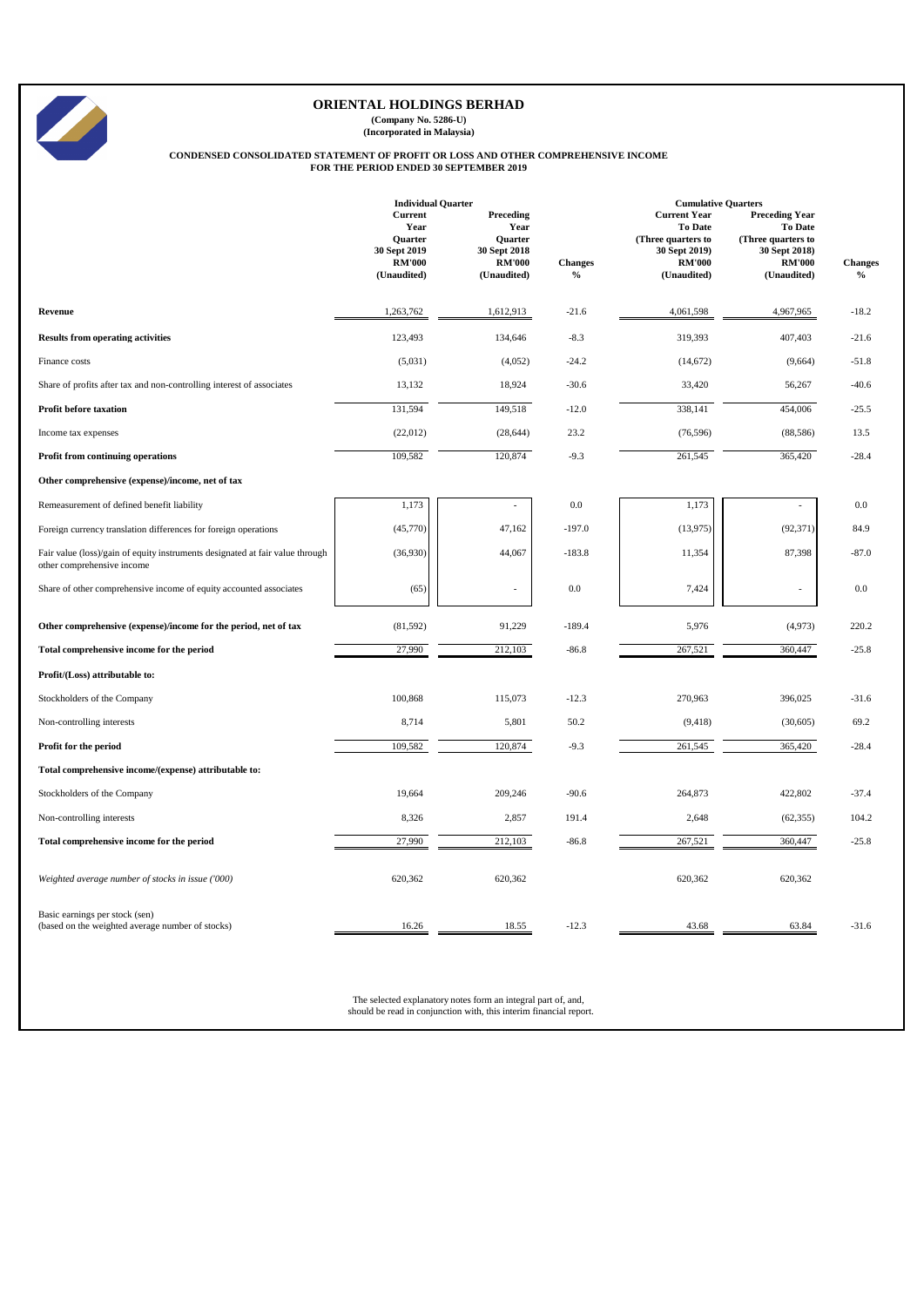

**(Company No. 5286-U) (Incorporated in Malaysia)**

#### **CONDENSED CONSOLIDATED STATEMENT OF PROFIT OR LOSS AND OTHER COMPREHENSIVE INCOME FOR THE PERIOD ENDED 30 SEPTEMBER 2019**

|                                                                               | <b>Individual Quarter</b>                                                                |                                                                                     | <b>Cumulative Quarters</b>                                                                                   |                                                                                                                |  |
|-------------------------------------------------------------------------------|------------------------------------------------------------------------------------------|-------------------------------------------------------------------------------------|--------------------------------------------------------------------------------------------------------------|----------------------------------------------------------------------------------------------------------------|--|
|                                                                               | <b>Current</b><br>Year<br><b>Ouarter</b><br>30 Sept 2019<br><b>RM'000</b><br>(Unaudited) | Preceding<br>Year<br><b>Ouarter</b><br>30 Sept 2018<br><b>RM'000</b><br>(Unaudited) | <b>Current Year</b><br><b>To Date</b><br>(Three quarters to<br>30 Sept 2019)<br><b>RM'000</b><br>(Unaudited) | <b>Preceding Year</b><br><b>To Date</b><br>(Three quarters to<br>30 Sept 2018)<br><b>RM'000</b><br>(Unaudited) |  |
| Included in the Total Comprehensive Income for the period are the followings: |                                                                                          |                                                                                     |                                                                                                              |                                                                                                                |  |
| Interest income                                                               | (26, 383)                                                                                | (22,055)                                                                            | (77, 977)                                                                                                    | (63,967)                                                                                                       |  |
| Other income including investment income                                      | (1,982)                                                                                  | (2,471)                                                                             | (20, 406)                                                                                                    | (87,769)                                                                                                       |  |
| Interest expense                                                              | 5,031                                                                                    | 4,052                                                                               | 14,672                                                                                                       | 9,664                                                                                                          |  |
| Depreciation and amortisation                                                 | 37,138                                                                                   | 34,961                                                                              | 109,637                                                                                                      | 104,184                                                                                                        |  |
| Bad debts recovered                                                           |                                                                                          | (100)                                                                               | (21)                                                                                                         | (111)                                                                                                          |  |
| Write down/(reversal of write down) of inventories                            | 1,386                                                                                    | (485)                                                                               | 2,118                                                                                                        | 377                                                                                                            |  |
| Write off of property, plant and equipment                                    | 329                                                                                      | 24                                                                                  | 614                                                                                                          | 52                                                                                                             |  |
| Loss/(Gain) on disposal of investments                                        | 38                                                                                       | 121                                                                                 | (11)                                                                                                         | 403                                                                                                            |  |
| Gain on disposal of property, plant and equipment                             | (3,483)                                                                                  | (532)                                                                               | (4,228)                                                                                                      | (1,656)                                                                                                        |  |
| Provision for impairment loss on assets                                       | 207                                                                                      | 18                                                                                  |                                                                                                              | 5,160                                                                                                          |  |
| Unrealised foreign exchange (gain)/loss                                       | (7, 324)                                                                                 | 10,134                                                                              | 8,557                                                                                                        | 108,056                                                                                                        |  |
| Realised foreign exchange loss/(gain)                                         | 1,723                                                                                    | 1,193                                                                               | 5,333                                                                                                        | (822)                                                                                                          |  |
|                                                                               |                                                                                          |                                                                                     |                                                                                                              |                                                                                                                |  |

The selected explanatory notes form an integral part of, and, should be read in conjunction with, this interim financial report.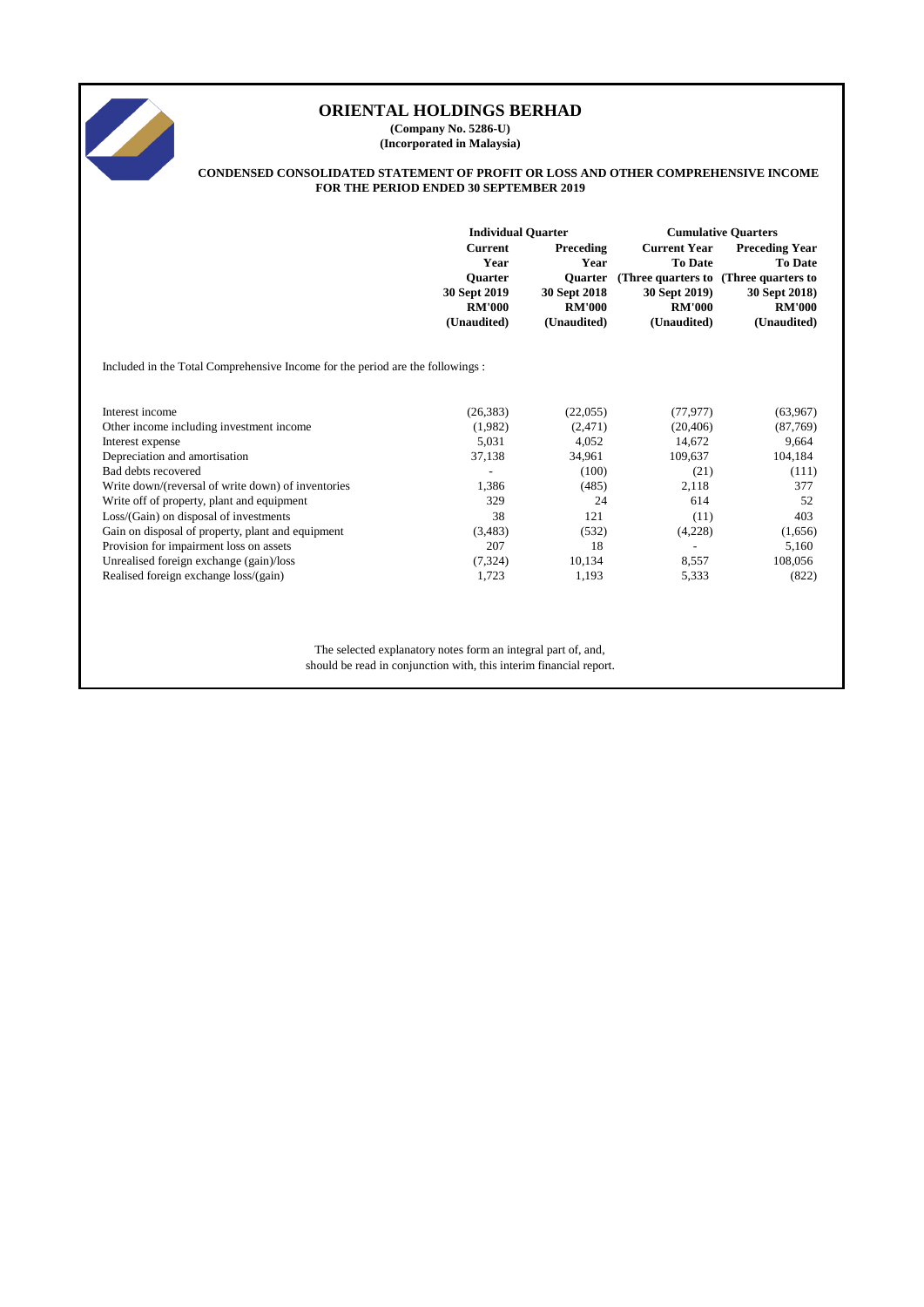

**(Company No. 5286-U) (Incorporated in Malaysia)**

#### **CONDENSED CONSOLIDATED STATEMENT OF CHANGES IN EQUITY FOR THE PERIOD ENDED 30 SEPTEMBER 2019**

|                                                                  | <b>Attributable to stockholders of the Company</b><br>Non-distributable<br><b>Distributable</b><br>→ |                               |                              |                           |                             |                          |              |                              |                        |
|------------------------------------------------------------------|------------------------------------------------------------------------------------------------------|-------------------------------|------------------------------|---------------------------|-----------------------------|--------------------------|--------------|------------------------------|------------------------|
|                                                                  | <b>Share</b><br>capital                                                                              | <b>Translation</b><br>reserve | <b>Fair value</b><br>reserve | <b>Treasury</b><br>stocks | <b>Retained</b><br>earnings | Capital<br>reserve       | <b>Total</b> | Non-controlling<br>interests | <b>Total</b><br>equity |
| In thousands of RM                                               |                                                                                                      |                               |                              |                           |                             |                          |              |                              |                        |
| At 1 January 2018                                                | 620,462                                                                                              | 895,976                       | 400,163                      | (249)                     | 4,423,146                   | 40,248                   | 6,379,746    | 935,577                      | 7,315,323              |
| Foreign currency translation differences for foreign operations  | $\overline{\phantom{a}}$                                                                             | (61, 682)                     | $\sim$                       | $\sim$                    | $\sim$                      | $\sim$                   | (61, 682)    | (30,689)                     | (92, 371)              |
| Fair value of financial assets                                   | $\overline{\phantom{a}}$                                                                             | $\sim$                        | 88,912                       | $\sim$                    | (453)                       | $\sim$                   | 88,459       | (1,061)                      | 87,398                 |
| Total other comprehensive (expense)/income for the period        | ÷.                                                                                                   | (61, 682)                     | 88,912                       | $\sim$                    | (453)                       | $\sim$                   | 26,777       | (31,750)                     | (4,973)                |
| Profit for the period                                            | $\overline{\phantom{a}}$                                                                             |                               |                              | $\sim$                    | 396,025                     | $\overline{\phantom{a}}$ | 396,025      | (30,605)                     | 365,420                |
| Total comprehensive (expense)/income for the period              | $\overline{\phantom{a}}$                                                                             | (61, 682)                     | 88,912                       | $\bar{\phantom{a}}$       | 395,572                     | $\sim$                   | 422,802      | (62, 355)                    | 360,447                |
| Dividends to stockholders                                        | ÷,                                                                                                   |                               |                              |                           | (210, 923)                  | $\sim$                   | (210,923)    | $\overline{\phantom{a}}$     | (210,923)              |
| Dividends paid to non-controlling interests                      |                                                                                                      |                               |                              |                           |                             |                          |              | (8, 195)                     | (8, 195)               |
| Issuance of preference share by associate company                |                                                                                                      |                               |                              |                           | 490                         |                          | 490          | $\overline{a}$               | 490                    |
| Distribution of dividends by associate to preference shareholder |                                                                                                      |                               |                              |                           | (19,600)                    |                          | (19,600)     | $\overline{\phantom{a}}$     | (19,600)               |
| Acquisition of interest in existing subsidiaries                 |                                                                                                      |                               |                              |                           | (6, 613)                    |                          | (6, 613)     | 1,643                        | (4,970)                |
| Total contribution from owners                                   | ÷                                                                                                    | $\sim$                        | ÷.                           | $\sim$                    | (236, 646)                  | $\sim$                   | (236, 646)   | (6, 552)                     | (243, 198)             |
| At 30 September 2018                                             | 620,462                                                                                              | 834,294                       | 489,075                      | (249)                     | 4,582,072                   | 40,248                   | 6,565,902    | 866,670                      | 7,432,572              |
|                                                                  |                                                                                                      |                               |                              |                           |                             |                          |              |                              |                        |
| In thousands of RM                                               |                                                                                                      |                               |                              |                           |                             |                          |              |                              |                        |
| At 1 January 2019                                                | 620,462                                                                                              | 842,404                       | 385,813                      | (249)                     | 4,679,331                   | 40,248                   | 6,568,009    | 868,256                      | 7,436,265              |
| Remeasurement of defined benefit liability                       | $\overline{\phantom{a}}$                                                                             | $\sim$                        | $\sim$                       |                           | 548                         | $\sim$                   | 548          | 625                          | 1,173                  |
| Foreign currency translation differences for foreign operations  |                                                                                                      | (19, 349)                     |                              |                           |                             |                          | (19, 349)    | 5,374                        | (13,975)               |
| Fair value of financial assets                                   |                                                                                                      |                               | 5,287                        |                           |                             |                          | 5,287        | 6,067                        | 11,354                 |
| Share of other comprehensive income of equity accounted          |                                                                                                      |                               |                              |                           |                             |                          |              |                              |                        |
| associates                                                       |                                                                                                      |                               | 7,424                        |                           |                             |                          | 7,424        |                              | 7,424                  |
| Total other comprehensive (expense)/income for the period        | $\overline{\phantom{a}}$                                                                             | (19, 349)                     | 12,711                       | $\sim$                    | 548                         | $\sim$                   | (6,090)      | 12,066                       | 5,976                  |
| Profit for the period                                            | $\overline{\phantom{a}}$                                                                             | $\overline{\phantom{a}}$      | $\sim$                       | $\sim$                    | 270,963                     | $\sim$                   | 270,963      | (9, 418)                     | 261,545                |
| Total comprehensive (expense)/income for the period              | $\overline{\phantom{a}}$                                                                             | (19, 349)                     | 12,711                       | $\sim$                    | 271,511                     | $\overline{\phantom{a}}$ | 264,873      | 2,648                        | 267,521                |
| Dividends to stockholders                                        | $\overline{\phantom{a}}$                                                                             | $\overline{\phantom{a}}$      | $\overline{\phantom{a}}$     | $\overline{\phantom{a}}$  | (210, 923)                  | $\sim$                   | (210, 923)   | $\overline{\phantom{a}}$     | (210,923)              |
| Dividends paid to non-controlling interests                      | $\overline{a}$                                                                                       | $\overline{\phantom{a}}$      | $\overline{\phantom{a}}$     | $\sim$                    |                             | $\overline{\phantom{a}}$ |              | (10,703)                     | (10,703)               |
| Total distribution to owners                                     | $\overline{a}$                                                                                       | $\sim$                        | ٠                            | $\sim$                    | (210, 923)                  | $\overline{\phantom{a}}$ | (210, 923)   | (10,703)                     | (221, 626)             |
| At 30 September 2019                                             | 620,462                                                                                              | 823,055                       | 398,524                      | (249)                     | 4,739,919                   | 40,248                   | 6,621,959    | 860,201                      | 7,482,160              |
|                                                                  |                                                                                                      |                               |                              |                           |                             |                          |              |                              |                        |

The selected explanatory notes form an integral part of, and, should be read in conjunction with, this interim financial report.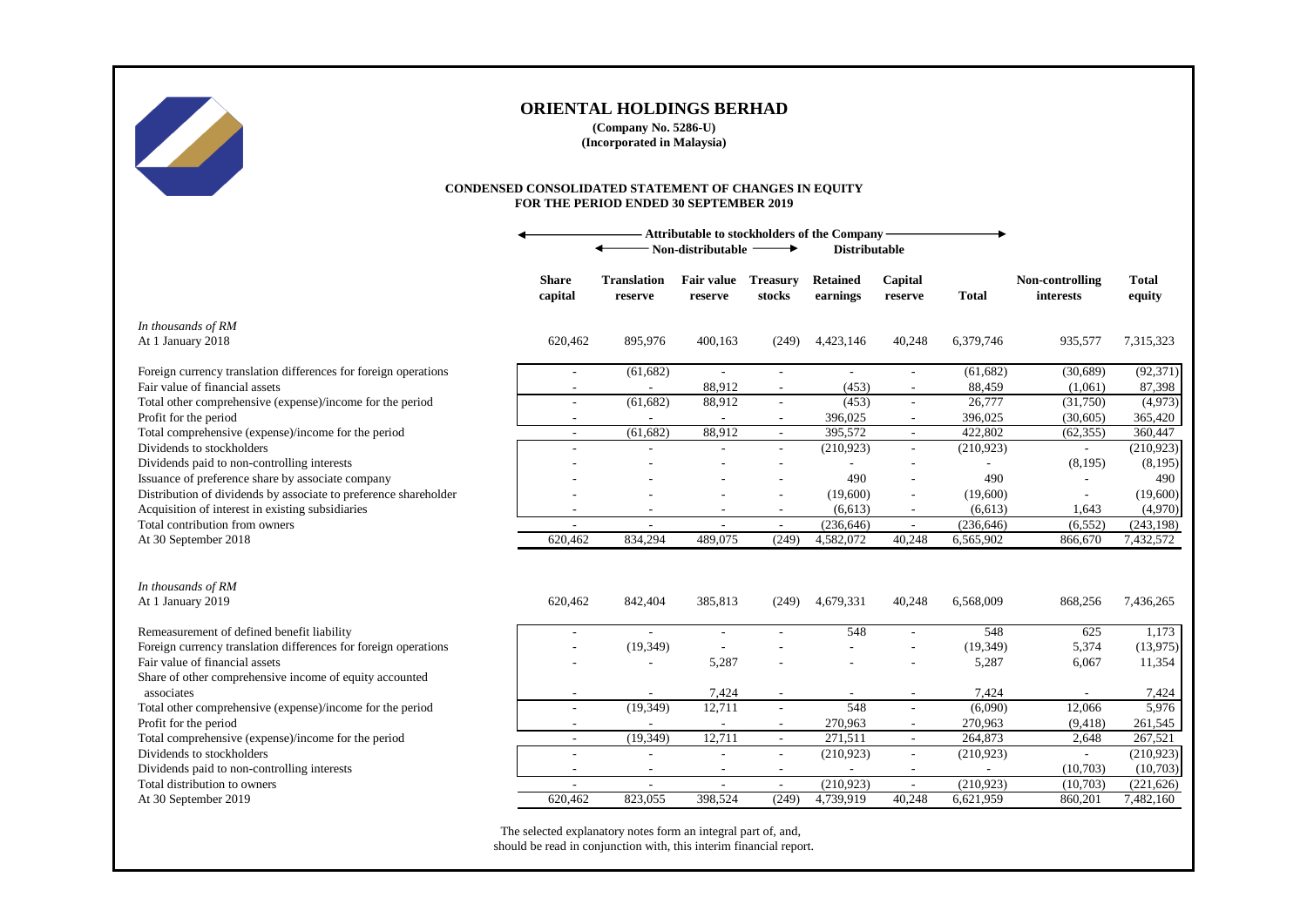**(Company No. 5286-U) (Incorporated in Malaysia)**

### **CONDENSED CONSOLIDATED STATEMENT OF CASH FLOWS FOR THE PERIOD ENDED 30 SEPTEMBER 2019**

|                                                    | <b>Current Year</b><br><b>To Date</b><br>30 Sept 2019)<br><b>RM'000</b><br>(Unaudited) | <b>Preceding Year</b><br><b>To Date</b><br>(Three quarters to (Three quarters to<br>30 Sept 2018)<br><b>RM'000</b><br>(Unaudited) |
|----------------------------------------------------|----------------------------------------------------------------------------------------|-----------------------------------------------------------------------------------------------------------------------------------|
| <b>CASH FLOWS FROM OPERATING ACTIVITIES</b>        |                                                                                        |                                                                                                                                   |
| Profit before tax                                  | 338,141                                                                                | 454,006                                                                                                                           |
| Adjustments for:<br>Non-cash items                 | 124,051                                                                                | 213,001                                                                                                                           |
| Non-operating items                                | (121, 371)                                                                             | (199, 591)                                                                                                                        |
| Operating profit before working capital changes    | 340,821                                                                                | 467,416                                                                                                                           |
| Changes in working capital                         | 16,636                                                                                 | (54, 141)                                                                                                                         |
| Cash flow from operating activities                | 357,457                                                                                | 413,275                                                                                                                           |
| Dividend received, net                             | 34,669                                                                                 | 104,761                                                                                                                           |
| Tax paid                                           | (84, 334)                                                                              | (84,293)                                                                                                                          |
| Interest paid                                      | (13,759)                                                                               | (8,577)                                                                                                                           |
| Payment of retirement benefits                     | (92)                                                                                   | (192)                                                                                                                             |
| Net cash flows from operating activities           | 293,941                                                                                | 424,974                                                                                                                           |
| <b>CASH FLOWS FROM INVESTING ACTIVITIES</b>        |                                                                                        |                                                                                                                                   |
| Capital expenditure                                | (194, 837)                                                                             | (151, 566)                                                                                                                        |
| Purchase of investments                            | (96)                                                                                   | (34, 964)                                                                                                                         |
| Proceeds from disposal of investments              | 24,918                                                                                 | 36,873                                                                                                                            |
| Interest received                                  | 74,226                                                                                 | 60,913                                                                                                                            |
| Acquisition of interest in existing subsidiaries   |                                                                                        | (4,971)                                                                                                                           |
| Decrease in short term investments, net            | 51,478                                                                                 | 158,497                                                                                                                           |
| Net cash flows (used in)/from investing activities | (44, 311)                                                                              | 64,782                                                                                                                            |
|                                                    |                                                                                        |                                                                                                                                   |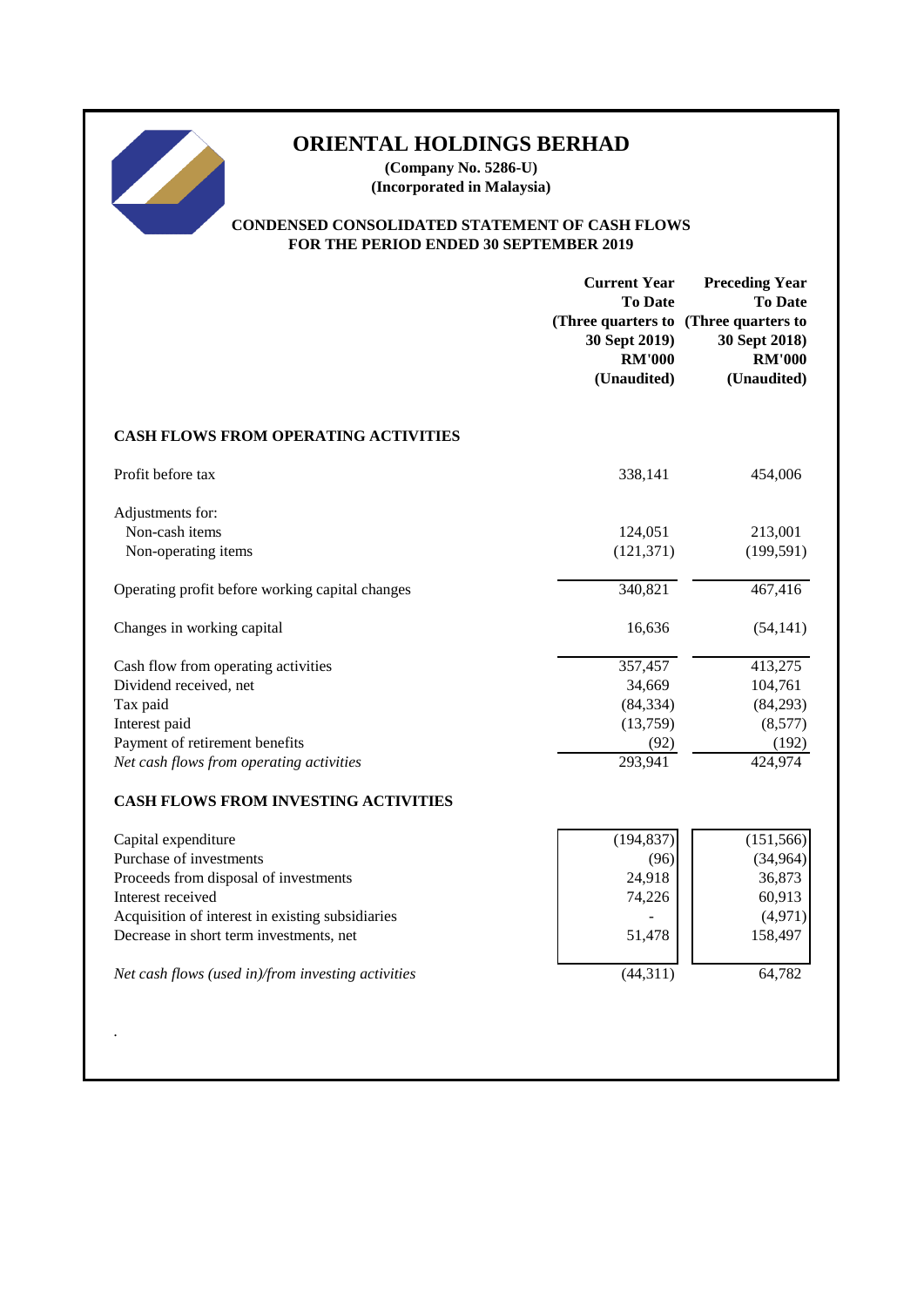| <b>CONSOLIDATED STATEMENT OF CASH FLOWS (Cont'd)</b>                                                                                                                                                                                                                                                                                                                                                          | <b>Current Year</b><br><b>To Date</b><br>(Three quarters to (Three quarters to<br>30 Sept 2019)<br><b>RM'000</b><br>(Unaudited) | <b>Preceding Year</b><br><b>To Date</b><br>30 Sept 2018)<br><b>RM'000</b><br>(Unaudited)                 |
|---------------------------------------------------------------------------------------------------------------------------------------------------------------------------------------------------------------------------------------------------------------------------------------------------------------------------------------------------------------------------------------------------------------|---------------------------------------------------------------------------------------------------------------------------------|----------------------------------------------------------------------------------------------------------|
| <b>CASH FLOWS FROM FINANCING ACTIVITIES</b>                                                                                                                                                                                                                                                                                                                                                                   |                                                                                                                                 |                                                                                                          |
| Bank borrowings (net)<br>Dividends paid to stockholders<br>Fixed deposits pledged for banking facilities<br>Dividends paid to non-controlling interests<br>Net cash flows used in financing activities<br>Net increase in cash and cash equivalents<br>Cash and cash equivalents at 1 January<br>Effects of exchange rates on cash and cash equivalents<br>Cash and cash equivalents at 30 September (Note 1) | 94,415<br>(210, 923)<br>(36,037)<br>(10,703)<br>(163, 248)<br>86,382<br>2,959,210<br>19,259<br>3,064,851                        | 88,644<br>(210, 923)<br>12,918<br>(8,195)<br>(117, 556)<br>372,200<br>2,375,587<br>(58,057)<br>2,689,730 |
| <b>NOTE</b><br>1 Cash and cash equivalents consist of: -<br>Cash and bank balances<br>Fixed deposits<br>Unit trust money market funds                                                                                                                                                                                                                                                                         | <b>RM'000</b><br>1,262,769<br>2,408,275<br>95,635                                                                               | <b>RM'000</b><br>1,126,814<br>2,060,638<br>154,373                                                       |
| Less:<br>Deposits pledged                                                                                                                                                                                                                                                                                                                                                                                     | 3,766,679<br>(701, 828)<br>3,064,851                                                                                            | 3,341,825<br>(652,095)<br>2,689,730                                                                      |

should be read in conjunction with, this interim financial report. The selected explanatory notes form an integral part of, and,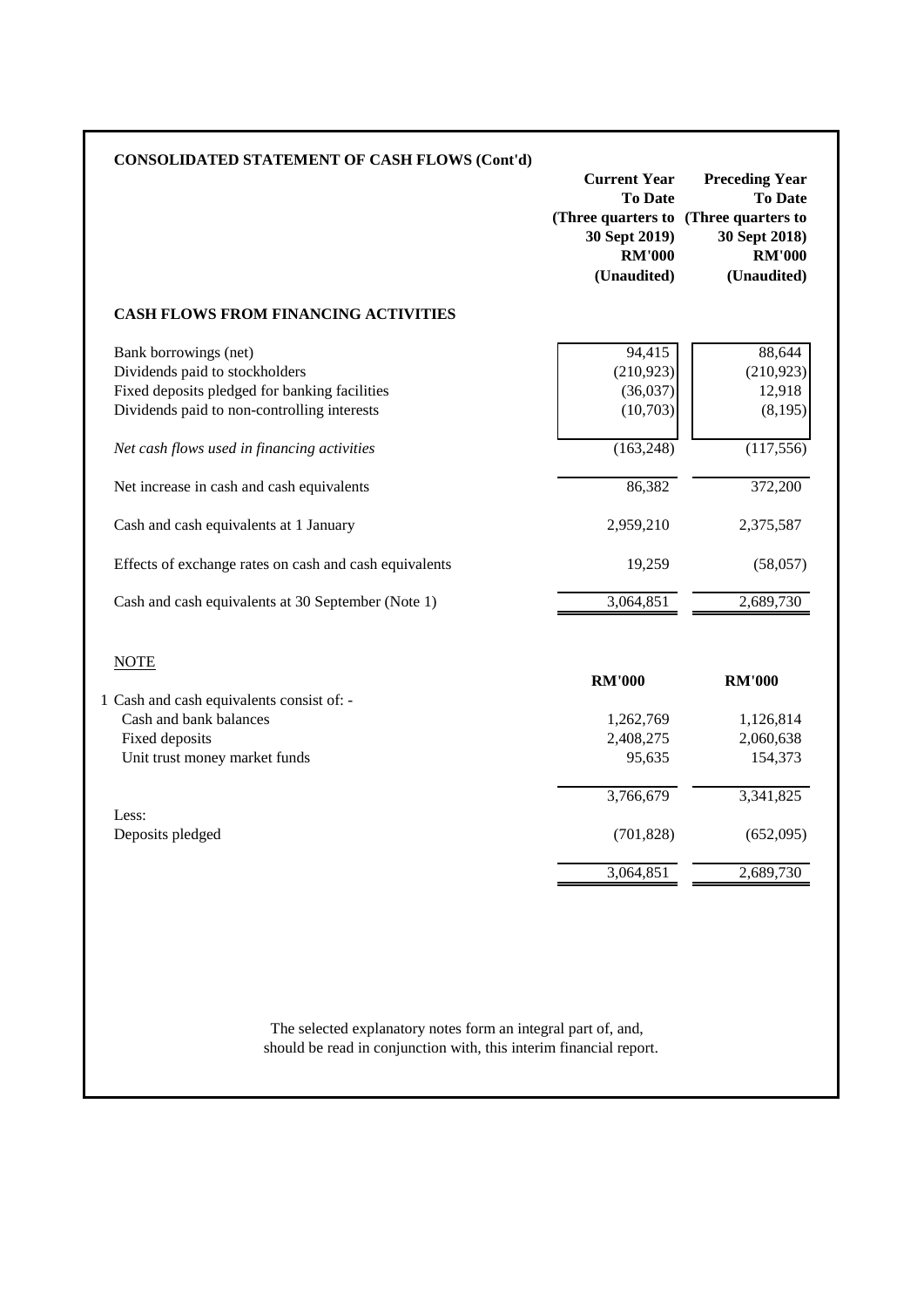### **SELECTED EXPLANATORY NOTES TO THE INTERIM FINANCIAL REPORT 30 SEPTEMBER 2019**

#### **1. Basis of Preparation**

The interim financial report is unaudited and has been prepared in compliance with MFRS 134, Interim Financial Reporting and the additional disclosure requirements as in Part A of Appendix 9B of the Revised Listing Requirements.

The interim financial report should be read in conjunction with the most recent annual audited financial statements of the Group for the year ended 31 December 2018. These explanatory notes provide an explanation of events and transactions that are significant to an understanding of the changes in the financial position and performance of the Group since the year ended 31 December 2018.

The accounting policies and methods of computation adopted by the Group in this interim financial report are consistent with the most recent annual audited financial statements for the year ended 31 December 2018.

#### **MFRSs, Amendments to MFRSs and IC Interpretations issued but not yet effective:**

### *MFRSs, Interpretations and amendments effective for annual periods beginning on or after 1 January 2020*

- Amendments to MFRS 3, *Business Combinations – Definition of a Business*
- Amendments to MFRS 101, *Presentation of Financial Statements* and MFRS 108, *Accounting Policies, Changes in Accounting Estimates and Errors – Definition of Material*

### *MFRSs, Interpretations and amendments effective for annual periods beginning on or after 1 January 2021*

• MFRS 17, *Insurance Contracts*

#### *MFRSs, Interpretations and amendments effective for annual periods beginning on or after a date yet to be confirmed*

• Amendments to MFRS 10, *Consolidated Financial Statements* and MFRS 128, *Investments in Associates and Joint Ventures – Sale or Contribution of Assets between an Investor and its Associate or Joint Venture*

The Group will adopt the above pronouncements when they become effective in the respective financial periods. These pronouncements are not expected to have a material impact to the financial statements of the Group upon their initial recognition.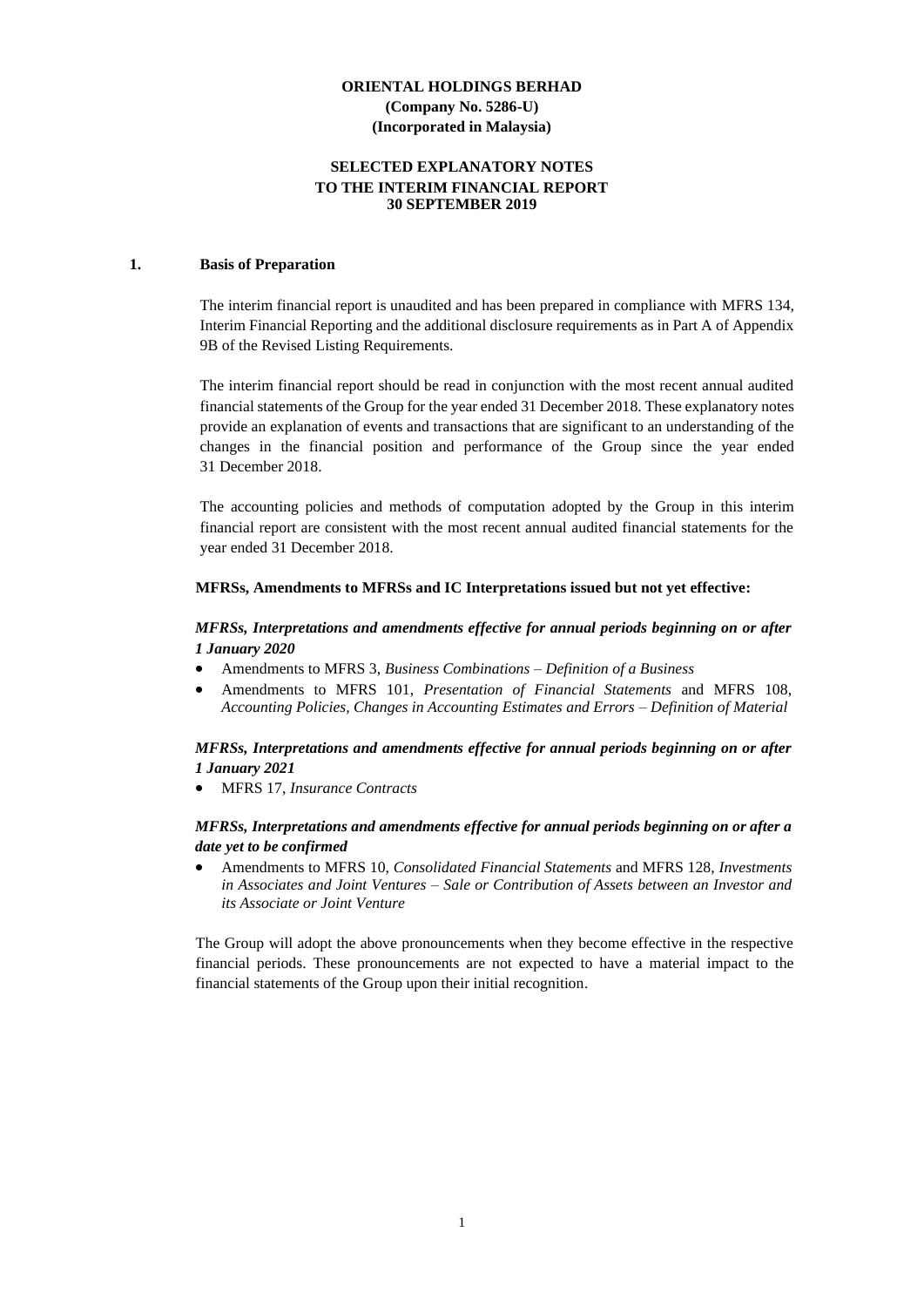#### **SELECTED EXPLANATORY NOTES TO THE INTERIM FINANCIAL REPORT 30 SEPTEMBER 2019 (Cont'd)**

The Group has adopted MFRS 16, *Leases* with effective from 1 January 2019 as mentioned below:

#### **MFRS 16,** *Leases*

MFRS 16 replaces the guidance in MFRS 117, Leases, IC Interpretation 4, *Determining whether an Arrangement contains a Lease*, IC Interpretation 115, Operating Leases *– Incentives* and IC Interpretation 127*, Evaluating the Substance of Transactions Involving the Legal Form of a Lease.*

MFRS 16 introduces a single, on-balance sheet lease accounting model for lessees. A lessee recognises a right-of-use asset representing its right to use the underlying asset and a lease liability representing its obligations to make lease payments. There are recognition exemptions for shortterm leases and leases of low-value items. Lessor accounting remains similar to the current standard which continues to be classified as finance or operating lease.

As allowed by the transitional provision, the Group apply MFRS 16 with effect from 1 January 2019, using the modified retrospective approach, with no restatement of comparative information. The cumulative effect of adopting MFRS 16 was recognised as an adjustment to the opening balance of following components at 1 January 2019.

| <b>Opening balance</b>        | <b>MFRS 117</b> | <b>Effect of</b> | <b>MFRS 16</b> |
|-------------------------------|-----------------|------------------|----------------|
|                               |                 | <b>Adoption</b>  |                |
|                               | RM'000          | RM'000           | RM'000         |
| Property, plant and equipment | 2,160,794       | (255,066)        | 1,905,728      |
| Prepaid lease payments        | 59,951          | (59, 951)        |                |
| Right-of-use assets           |                 | 340,094          | 340,094        |
| Lease liabilities             | -               | (25,077)         | (25,077)       |
| Finance lease obligation      | (9,834)         | 9,834            |                |
| Hire purchase liabilities     |                 | (9,834)          | (9,834)        |

**Condensed Consolidated Statement of Financial Position at 1 January 2019**

#### **2. Auditors' Qualification**

There's no qualification on the audit report of the preceding annual financial statements of Oriental Holdings Berhad.

#### **3. Seasonal Cyclical Factors**

Majority of the business operations of the Group are generally in tandem with the prevailing economic conditions where the Group operates with the exception of a few sectors. Commodity price is the most significant determinant of the level of profitability for the plantation sector although seasonal factor such as climatic condition also plays a part in determining the production level. The tourism sector will generally perform better during the major festive and holiday seasons.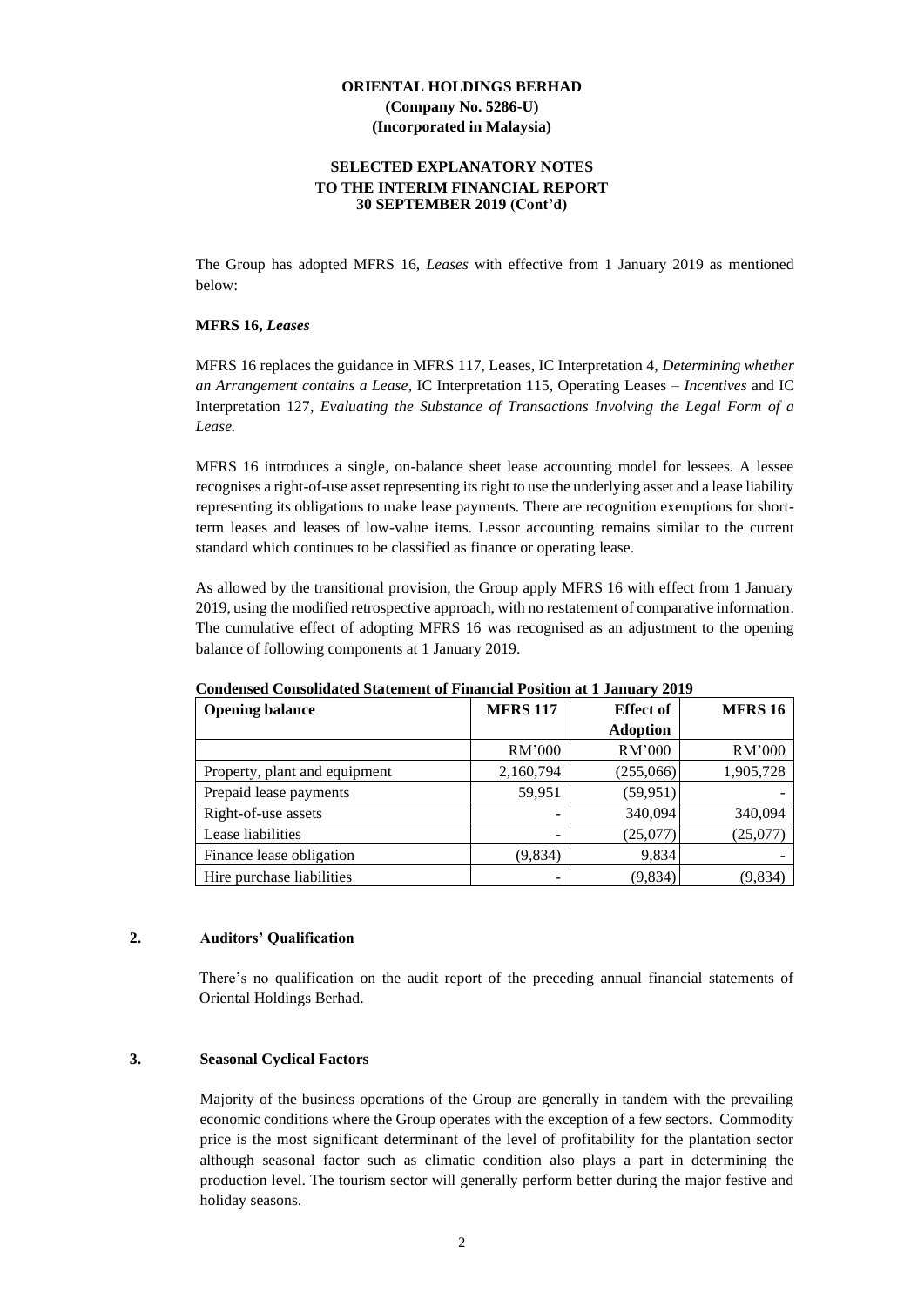### **SELECTED EXPLANATORY NOTES TO THE INTERIM FINANCIAL REPORT 30 SEPTEMBER 2019 (Cont'd)**

### **4. Exceptional Items**

There were no material exceptional items for the period under review.

#### **5. Changes in Estimates**

There were no material changes in estimates of amounts reported in prior financial period.

#### **6. Debt and Equity Securities**

There were no issuance and repayment of debt and equity stocks, stock buy-backs, stock cancellations, stocks held as treasury stocks and resale of treasury stocks for the current financial period to date.

### **7. Dividends Paid**

Since the end of the previous financial year, the Company paid:

- i) a single tier second interim dividend of 6 sen per ordinary stock (2017 : 6 sen per ordinary stock) totalling RM37,221,710 in respect of the financial year ended 31 December 2018 on 11 April 2019;
- ii) a single tier final dividend of 8 sen per ordinary stock and single tier final special dividend of 20 sen per ordinary stock (2017 : a single tier final dividend of 8 sen per ordinary stock and single tier final special dividend of 20 sen per ordinary stock) totalling RM173,701,312 in respect of the financial year ended 31 December 2018 on 11 July 2019; and
- iii) a single tier interim dividend of 12 sen per ordinary stock (2018 : 6 sen per ordinary stock) totalling RM74,443,420 in respect of the financial year ending 31 December 2019 on 22 November 2019.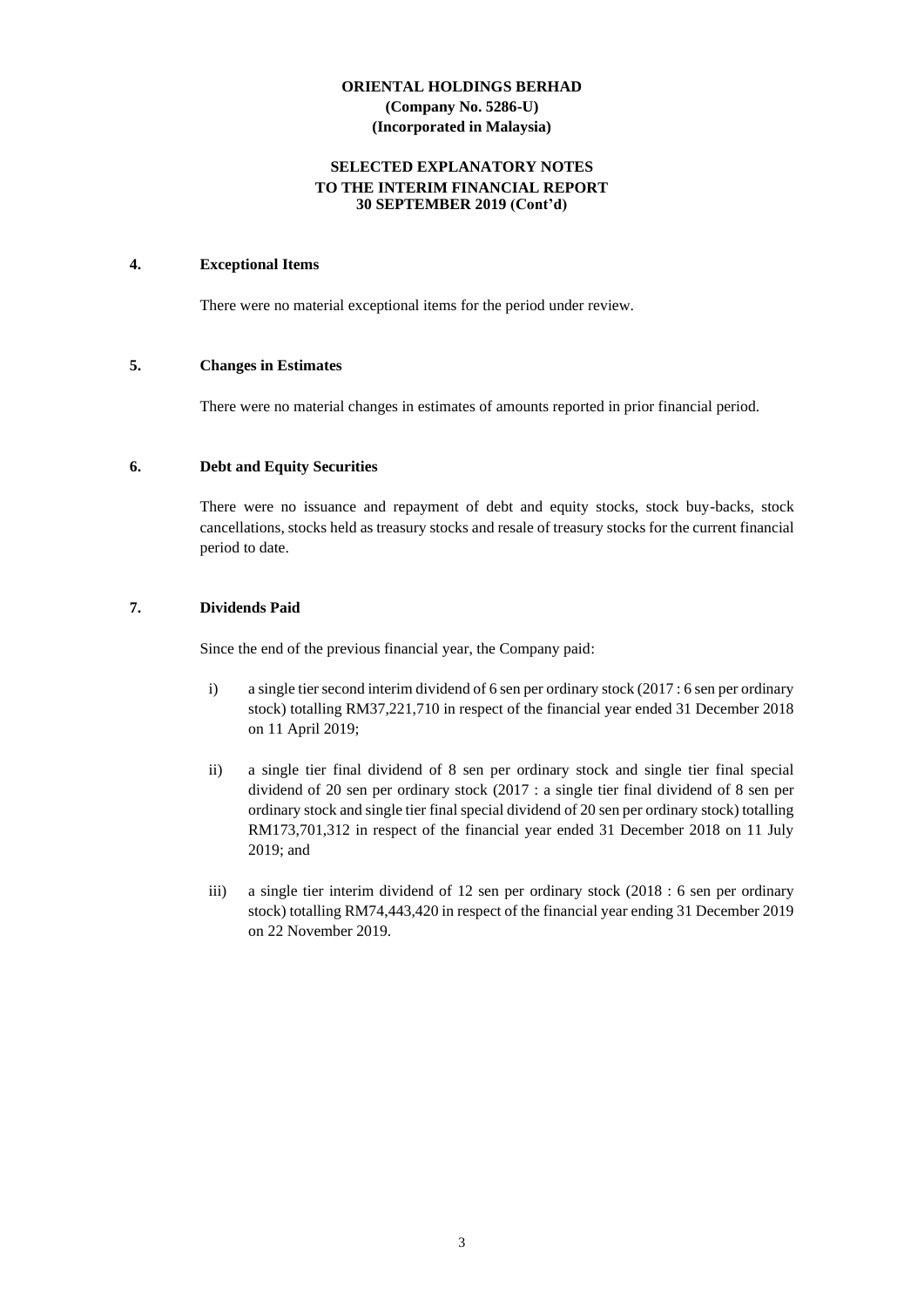### **SELECTED EXPLANATORY NOTES TO THE INTERIM FINANCIAL REPORT 30 SEPTEMBER 2019 (Cont'd)**

# **8. Segment Revenue and Results**

|                                 |               |                |                   |                          |               | <b>Investment</b> |                          |                     |                 |              |                  |
|---------------------------------|---------------|----------------|-------------------|--------------------------|---------------|-------------------|--------------------------|---------------------|-----------------|--------------|------------------|
|                                 |               |                |                   |                          |               | properties &      |                          |                     |                 |              |                  |
|                                 |               |                |                   |                          |               | trading of        |                          |                     |                 |              | <b>Total per</b> |
|                                 | Automotive    |                |                   |                          |               | building          |                          |                     |                 |              | consolidated     |
|                                 | and related   | <b>Plastic</b> | <b>Hotels</b> and |                          | Investment    | material          |                          | <b>Total of all</b> | Reconciliation/ |              | financial        |
|                                 | products      | products       | resorts           | <b>Plantation</b>        | holding       | products          | Healthcare               | segments            | Elimination     | <b>Notes</b> | statements       |
|                                 | <b>RM'000</b> | <b>RM'000</b>  | <b>RM'000</b>     | <b>RM'000</b>            | <b>RM'000</b> | <b>RM'000</b>     | <b>RM'000</b>            | <b>RM'000</b>       | <b>RM'000</b>   |              | <b>RM'000</b>    |
| 30 September 2019               |               |                |                   |                          |               |                   |                          |                     |                 |              |                  |
| Revenue from external customers | 2,947,265     | 206,306        | 228,988           | 360,058                  | 19,865        | 225,539           | 73,577                   | 4,061,598           |                 |              | 4,061,598        |
| Inter-segment revenue           | 455           | 105            | 264               | $\overline{\phantom{a}}$ | 10,696        | 55                | $\overline{\phantom{a}}$ | 11,575              | (11,575)        |              |                  |
| Total revenue                   | 2,947,720     | 206,411        | 229,252           | 360,058                  | 30,561        | 225,594           | 73,577                   | 4,073,173           | (11,575)        |              | 4,061,598        |
|                                 |               |                |                   |                          |               |                   |                          |                     |                 |              |                  |
| <b>Results</b>                  |               |                |                   |                          |               |                   |                          |                     |                 |              |                  |
| Segment profit/(loss)           | 259,551       | 6,155          | 35,437            | 18,285                   | 7,806         | (3,791)           | (4,050)                  | 319,393             | 18,748          | A            | 338,141          |
|                                 |               |                |                   |                          |               |                   |                          |                     |                 |              |                  |
| <b>Assets</b>                   |               |                |                   |                          |               |                   |                          |                     |                 |              |                  |
| Segment assets                  | 3,424,788     | 385,171        | 1,055,188         | 2,436,718                | 782,515       | 1,130,320         | 212,032                  | 9,426,732           | 722,108         | B            | 10,148,840       |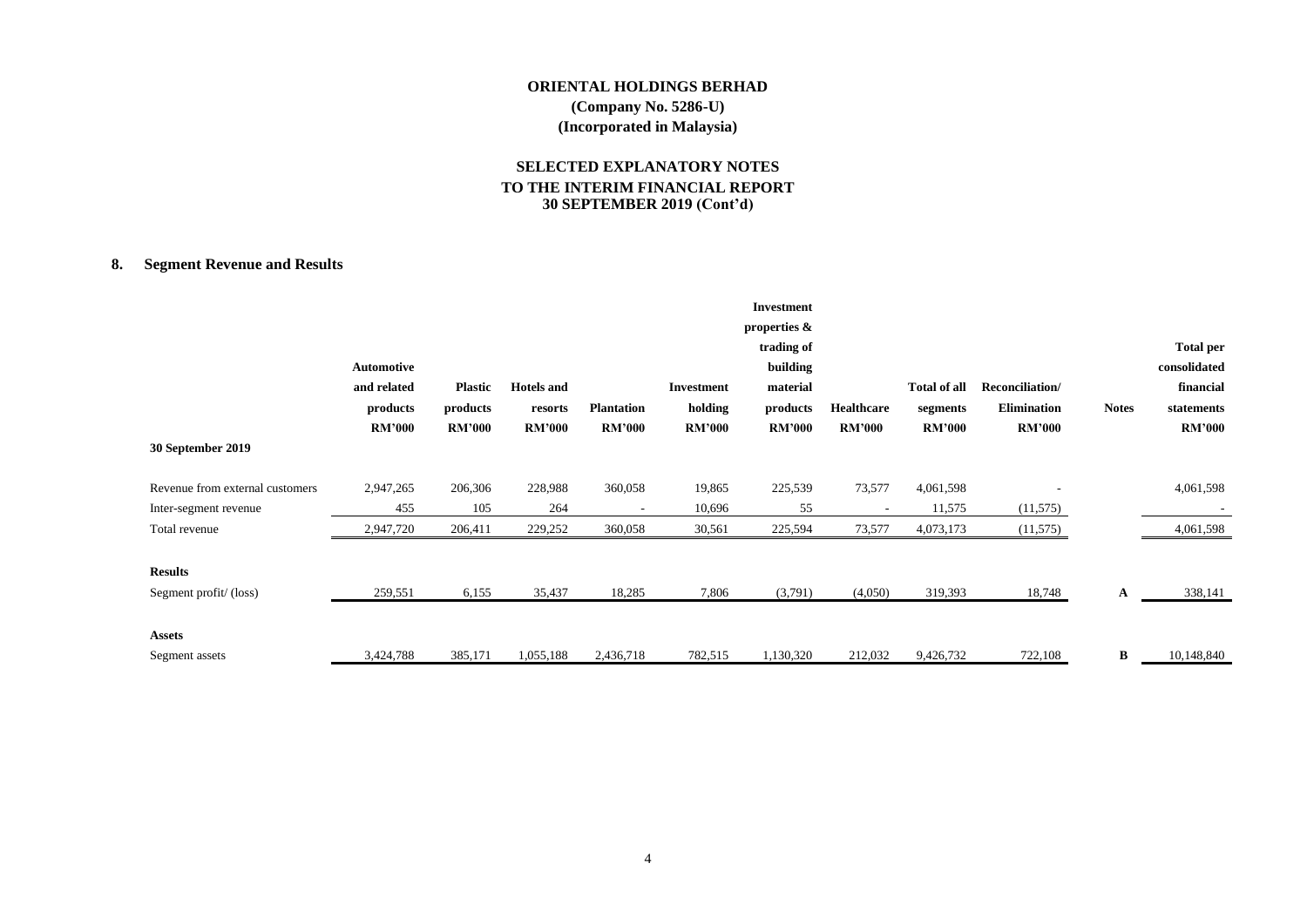### **SELECTED EXPLANATORY NOTES TO THE INTERIM FINANCIAL REPORT 30 SEPTEMBER 2019 (Cont'd)**

### **8. Segment Revenue and Results (Cont'd)**

- *Notes Nature of adjustments and eliminations to arrive at amounts reported in the consolidated interim financial report*
- A The following items are added to/ (deducted from) segment profit to arrive at "Profit before tax" presented in the condensed consolidated statements of comprehensive income:

|                                | 30 September 2019 |
|--------------------------------|-------------------|
|                                | RM'000            |
| Share of results of associates | 33.420            |
| Finance costs                  | (14,672)          |
|                                | 18.748            |

B The following items are added to segment assets to arrive at total assets reported in the condensed consolidated statement of financial positions:

|                          | 30 September 2019 |
|--------------------------|-------------------|
|                          | RM'000            |
| Investment in associates | 661,192           |
| Current tax assets       | 27,573            |
| Deferred tax assets      | 33,343            |
|                          | 722,108           |

# **9. Material Post Balance Sheet Events**

There were no material events subsequent to the end of the period under review which have not been reflected in this interim financial report.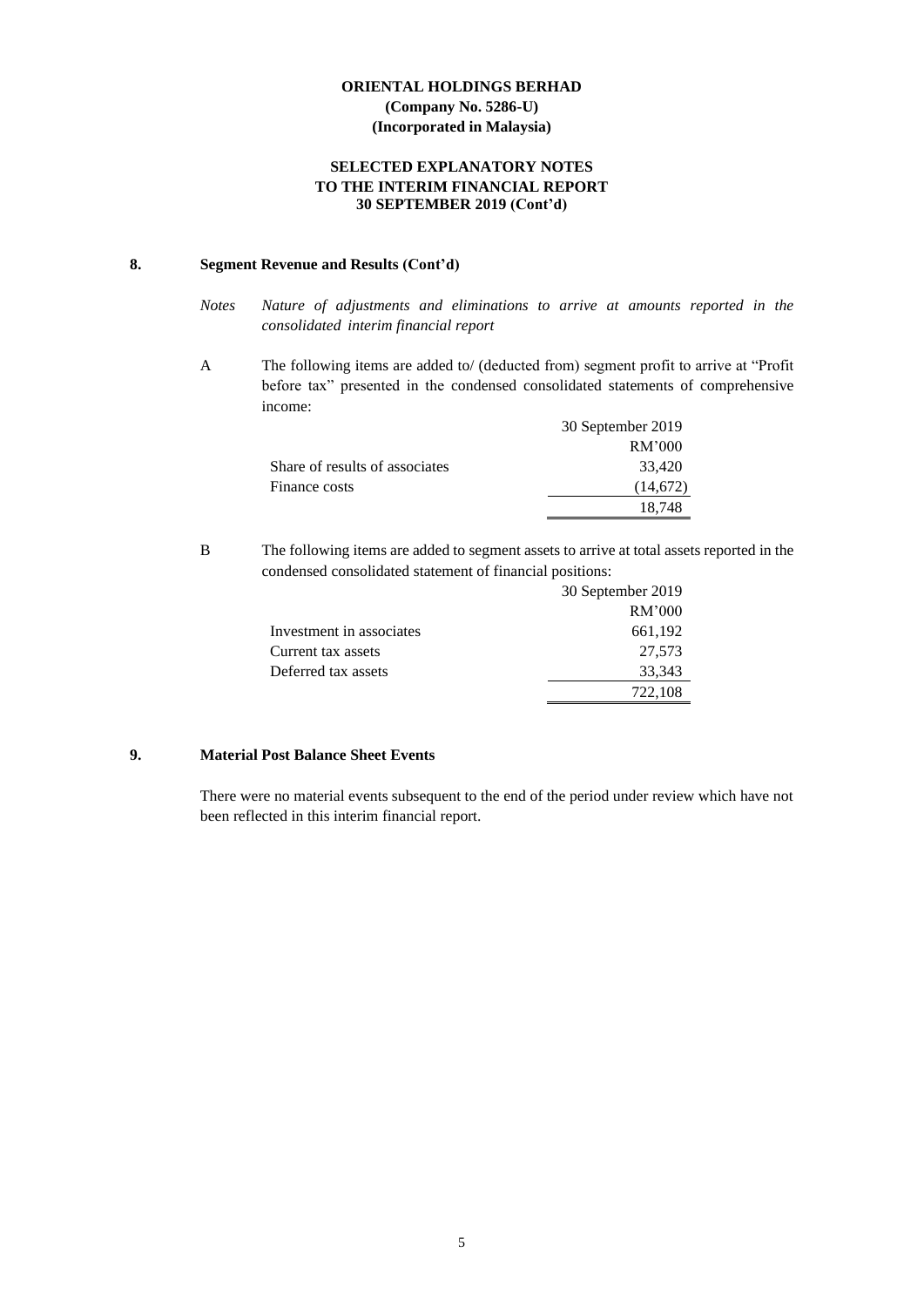#### **SELECTED EXPLANATORY NOTES TO THE INTERIM FINANCIAL REPORT 30 SEPTEMBER 2019 (Cont'd)**

#### **10. Changes in Group's Composition**

There were no changes in the composition of the Group during the current financial period todate other than the following:-

- (i) Armstrong Component Parts (Vietnam) Co., Ltd ("ACPV"), a wholly-owned subsidiary of Armstrong Auto Parts Sdn Berhad which in turn is 60.26% owned by the Company had on 6 February 2017 submitted the notice of voluntary dissolution and termination of activities to the Vietnamese tax authority. ACPV was involved in the manufacturing of automotive parts before cessation of its business operations in November 2014. The liquidation is still in progress.
- (ii) Armstrong Realty Sdn. Bhd. ("AR"), a wholly-owned subsidiary of Armstrong Auto Parts Sdn. Berhad which, in turn is a 89.65% owned subsidiary of OHB had on 28 September 2018 been placed under members' voluntary winding up proceeding. AR had ceased operations and is dormant since 2008. A final General Meeting was called by liquidator on 31 October 2019 to make final capital distribution. Dissolution of the Company will be happened three months after the lodgement of return and foresee will be officially dissolved in early 2020.
- (iii) The Company had on 22 January 2019 incorporated a wholly-owned subsidiary named Star Life Pharma Sdn. Bhd.. The initial issued share capital of Star Life Pharma is one ordinary share at an issue price of RM1 only. The intended principal activity of Star Life Pharma Sdn. Bhd. is to operate as an integrated lifestyle retail pharmacy.
- (iv) The Company through its direct 51% owned subsidiary, Melaka Straits Medical Centre Sdn. Bhd. had on 23 January 2019 incorporated a wholly-owned subsidiary named Star Joy Sdn. Bhd.. The initial issued share capital is one ordinary share at an issue price of RM1 only. The intended principal activity of Star Joy Sdn. Bhd. is to manage and operate transitional care centre(s).
- (v) The Company had on 19 April 2019 incorporated a subsidiary named Selasih OAM Sdn. Bhd., as a wholly-owned subsidiary of Oriental Asia (Mauritius) Pte. Ltd. which, in turn is a wholly-owned subsidiary of Selasih Permata Sdn. Bhd. Selasih Permata Sdn. Bhd. is a 50.5% owned subsidiary of OHB. The initial issued share capital of Selasih OAM Sdn. Bhd. is two ordinary shares at an issue price of RM1 each. The intended principal activity of Selasih OAM Sdn. Bhd. is investment holding.
- (vi) The Company had on 20 June 2019 incorporated a subsidiary named Kah Agency Sdn. Bhd., as a wholly-owned subsidiary of Kah Motor Company Sdn. Berhad. The initial issued share capital is two ordinary share at an issue price of RM1 each. The intended principal activity of Kah Agency Sdn. Bhd. is insurance agent.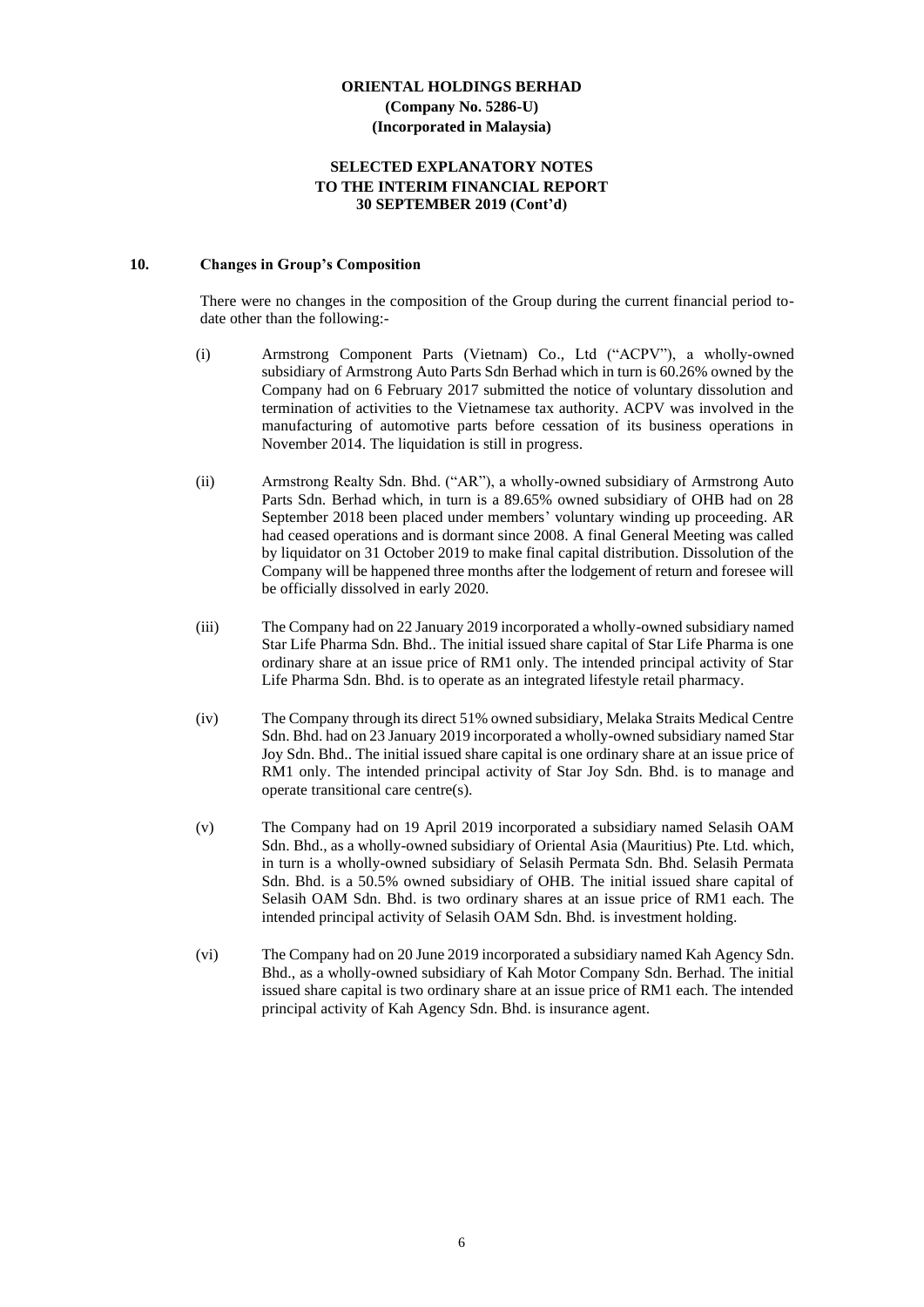### **SELECTED EXPLANATORY NOTES TO THE INTERIM FINANCIAL REPORT 30 SEPTEMBER 2019 (Cont'd)**

#### **11. Changes in Contingent Liabilities and Assets and Changes in Material Litigations**

There were no contingent liabilities and assets at the end of the reporting period.

Neither the Company nor any of its subsidiaries is engaged in any material litigation, either as plaintiff or defendant and the Directors are not aware of any proceedings pending or threatened, against the Company or any of its subsidiaries or of any facts likely to give rise to any proceedings which might materially affect the position or business of the Company or any of its subsidiaries, financially or otherwise.

#### **12. Review of Group's Performance**

#### *Overall Review*

The Group recorded year to date revenue of RM 4,061.6 million, a decreased of 18.2% or RM 906.4 million as compared to RM 4,968.0 million in the corresponding period last year. The decline in revenue was mainly attributable to lower contribution from the automotive segment by RM 788.6 million impacted by lower number of cars sold from retail operations. Group's operating profits declined by RM 88.0 million mainly due to decrease in dividend income from investment holding segment.

The Group recorded year to date profit before tax of RM 338.1 million, a 25.5% or RM 115.9 million lower as compared to RM 454.0 million in the corresponding period last year. The lower year to date profit before tax was mainly attributable to lower contribution from automotive and investment holding segments as described below.

#### *Segmental Analysis*

Performance for each operating segment is as follows:-

The revenue from the automotive segment decreased by 21.1% to RM 2,947.3 million and operating profit decreased by 14.4% to RM 259.6 million.

For the retail operations in Singapore, revenue and operating profit decreased by 20.9% and 9.1% respectively mainly from lower number of cars sold in line with lower COE quota issued. For the retail operations in Malaysia, revenue decreased by 23.1% attributable to lower number of cars sold by 17.1% affected by competition from other car brands. Besides, in the corresponding period last year, there was a three months tax holiday which help boost the buying sentiments among customers.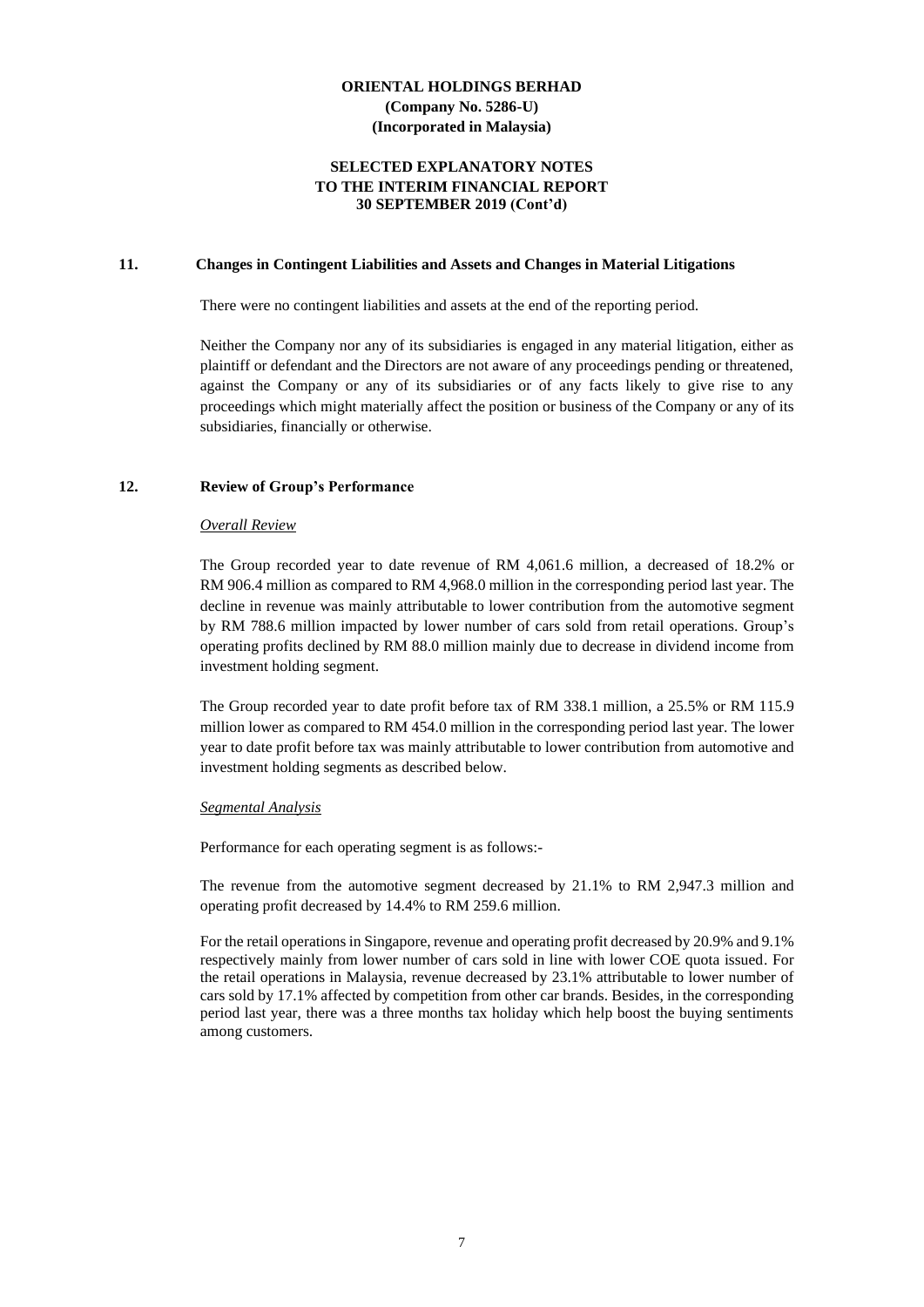### **SELECTED EXPLANATORY NOTES TO THE INTERIM FINANCIAL REPORT 30 SEPTEMBER 2019 (Cont'd)**

#### **12. Review of Group's Performance (Cont'd)**

The revenue for plantation segment decreased by 20.5% while recorded an operating profit of RM 18.3 million (2018 operating loss : RM 25.2 million). The decline in revenue was impacted by the overall declined in commodities selling prices compared to 2018 (CPO decreased by 12.1%; PK decreased by 34.9% and FFB decreased by 9.6%). The segment registered higher operating gain attributable to lower unrealised foreign exchange loss of RM 3.6 million in 2019 (2018 : RM 95.4 million) mainly from weakening of IDR against JPY denominated borrowings.

Plastic segment has shown improvement in both revenue and operating profit in 2019 compared to corresponding period last year. The revenue for the segment increased by 27.4% and operating profit increased by 546.5% attributable to increase in orders from its automotive and electronics products and better cost management.

Hotels and resorts segment revenue remained constant while operating profit decreased by 13.7%. The decline in operating profit was impacted by the overall lower average occupancy rate and average room rate especially from Australia hotels due to oversupply of new hotels and serviced apartments nearby and low demand for online travel agencies.

The revenue and operating profit for investment holding segment decreased by 77.3% and 91.1% respectively. The decline in operating profit mainly due to lower dividend income received and higher unrealised foreign exchange loss of RM 3.5 million (2018 unrealised foreign exchange gain : RM 4.4 million) on JPY denominated borrowings.

The revenue for investment properties and trading of building material products segment decreased slightly by 2.0% while recorded operating loss of RM 3.8 million (2018 operating profit : RM 4.8 million) mainly due to challenging property sectors and higher operating expenses due to land tax assessment from Australia's properties.

Slight improvement in healthcare segment's revenue by 5.5% while still operating at loss of RM 4.1 million (2018 : RM 5.7 million) due to high fixed operating cost since its commencement in January 2015.

### **13. Material Change in Profit/ Loss Before Taxation ("PBT"/ "LBT") reported as compared with the immediate preceding quarter**

#### *Overall Review*

The Group's revenue for the third quarter of 2019 was RM 1,263.8 million, a decreased of RM 144.3 million or 10.3% from RM 1,408.1 million in Q2FY19, mainly due to lower contribution from automotive segment attributable to lower number of cars sold especially for the retail operations in Singapore. Increase in the Group's operating profits by RM 78.6 million (Q3FY19 : RM 123.5 million; Q2FY19 : RM 44.9 million) was mainly due to unrealised foreign exchange gain in Q3FY19 of RM 7.3 million (unrealised foreign exchange loss in Q2FY19 : RM 39.8 million) mainly from JPY denominated borrowings.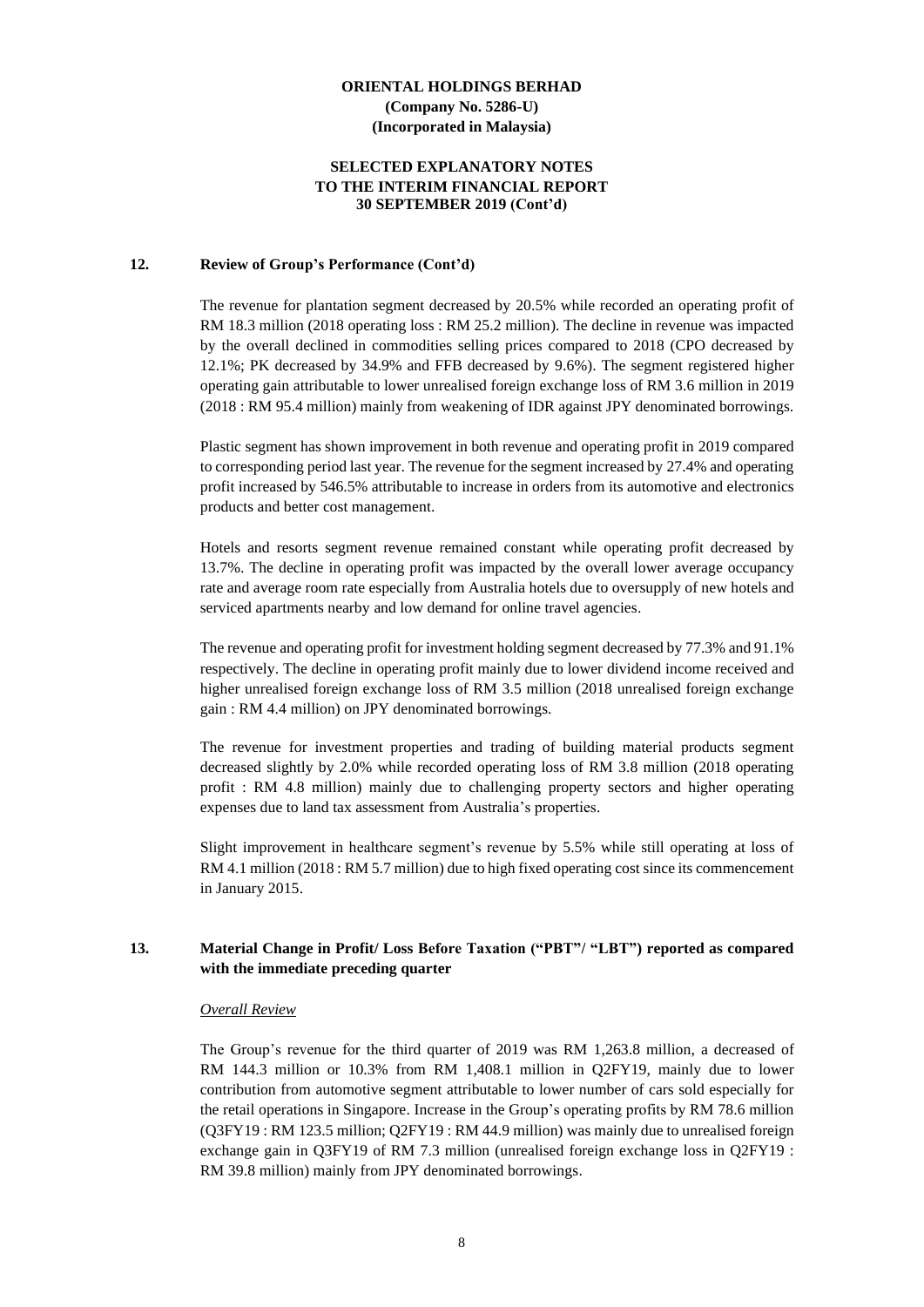### **SELECTED EXPLANATORY NOTES TO THE INTERIM FINANCIAL REPORT 30 SEPTEMBER 2019 (Cont'd)**

### **13. Material Change in Profit/ Loss Before Taxation ("PBT"/ "LBT") reported as compared with the immediate preceding quarter (Cont'd)**

The Group's profit before tax for Q3FY19 increased from RM 56.0 million in Q2FY19 to RM 131.6 million. The higher profit before tax was mainly due to increase in performance from plantation segment.

#### *Segmental Analysis*

Performances of each operating segment as compared to the immediate preceding quarter are as follows:-

Revenue from automotive segment decreased by 12.9% to RM 900.0 million and operating profit declined to RM 74.7 million (Q2FY19 : RM 95.5 million). Lower revenue and operating profit were due to lower number of cars sold especially from retail operations in Singapore in line with lower COE issued. The segment incurred higher unrealised foreign exchange gain of RM 3.5 million in Q3FY19 (Q2FY19 : RM 1.0 million) mainly from its advances to subsidiaries.

Revenue from plantation segment decreased by 1.8% (Q3FY19 : RM 114.8 million ; Q2FY19 : RM 116.9 million) and operating profit was RM 27.5 million in Q3FY19 (Q2FY19 operating loss : RM 55.3 million). The decline in revenue was impacted by lower CPO sales volume by 10.0% and CPO and PK selling price decreased by 0.7% and 6.1% respectively. The segment's operating profit was attributable to favourable unrealised foreign exchange gain of RM 0.3 million (Q2FY19 unrealised foreign exchange loss : RM 30.1 million) on JPY denominated borrowings.

Revenue for plastic segment decreased by 3.6% to RM 69.8 million (Q2FY19 : RM 72.4 million), while operating profit increased by 173.5% to RM 3.2 million (Q2FY19 : RM 1.2 million). Plastic segment has been operating under competitive environment with marginal profit leading to decline in segment performance. While higher operating profit was due to lower operating expenses from cost control.

Revenue for hotels and resorts segment increased by 7.9% (Q3FY19 : RM 77.6 million; Q2FY19 : RM 71.9 million) and operating profit increased by 126.1% (Q3FY19 : RM 13.3 million; Q2FY19 : RM 5.9 million) mainly attributable to increase in hotels' average occupancy rate and average room rate due to seasonal changes.

Revenue for investment holding segment decreased by 71.7% to RM 3.7 million (Q2FY19 : RM 13.0 million), while recorded an operating profit of RM 9.1 million (Q2FY19 operating loss : RM 1.5 million). Higher operating profit was due to favourable unrealised foreign exchange gain from JPY and SGD denominated borrowings.

Revenue for investment properties and trading of building material products segment decreased by 6.8% to RM 71.2 million (Q2FY19 : RM 76.4 million), while recorded an operating loss of RM 3.8 million (Q2FY19 operating profit : RM 0.7 million) mainly due to higher land tax assessment from Australia's properties.

Revenue for healthcare segment increased by 10.7% (Q3FY19 : RM 26.7 million; Q2FY19 : RM 24.1 million) due to higher total number of patients by 6.5%. Healthcare segment remained operating at loss of RM 0.5 million (Q2FY19 : RM 1.5 million).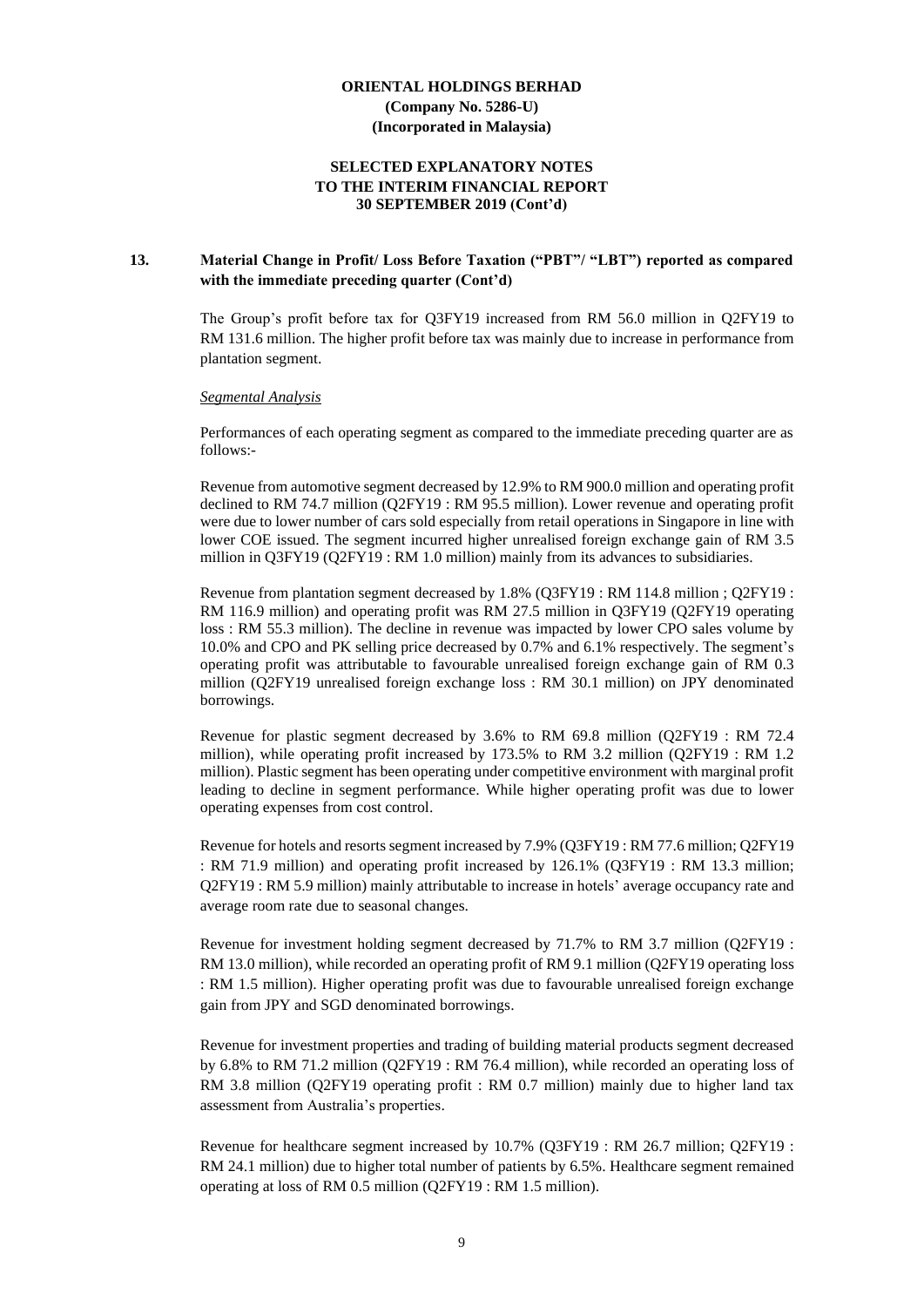### **SELECTED EXPLANATORY NOTES TO THE INTERIM FINANCIAL REPORT 30 SEPTEMBER 2019 (Cont'd)**

#### **14. Current Year Prospects**

The automotive segment will continue to contribute to the Group's performance under very competitive market conditions with strong and aggressive promotional campaigns by car companies that are keen to grow their market shares. The automotive segment will continue to expand and upgrade its showrooms and service centres.

The plastic segment continues to face stiff competition environment from the local industry players. Limited growth in the automotive industry in Malaysia with upcoming new models at smaller volume has impacted the segment's performance. The management will continue to exercise cost control, productivity improvement and source for new business ventures to improve the performance of the segment.

The plantation segment will continue to take necessary steps to ensure that all the estates and mills remain efficient and competitive. The forex exposure of the JPY loans are closely monitored and the loans are backed by fixed deposits pledged to banks. The segment is currently constructing its fourth oil mill in South Sumatra, Indonesia which expected to further enhance the segment earnings in year 2020.

The hotels and resorts segment will optimise the utilisation of its existing assets and improve operational execution through various organic measures.

The investment properties segment continues to reclaim the remaining 140 acres of land in Melaka and has completed the construction of mixed use service apartments and commercial space in Australia ahead of schedule, having obtained its Notice of Practical Completion and Occupation Permit on 9 April 2019. The lease agreement of the service apartments has been signed and hence commenced business operation for its serviced apartments in August 2019 while retail outlet will commence operation in January 2020.

Healthcare segment will continue to focus on enhancing brand awareness and positioning the hospital for sustainable growth. The hospital is expected to generate profit by year 2020. As part of Group's strategic plan to expand its presence in the healthcare industry, the segment has set up transitional care centre incorporating elderly living facilities which expected to be in operation by second half of 2019.

Given the above Group's operating segment commitments, the Board is of the view that the Group's performance for the year 2019 will be challenging.

#### **15. Variance of Actual Profit from Forecast Profit/Profit Guarantee**

Not Applicable.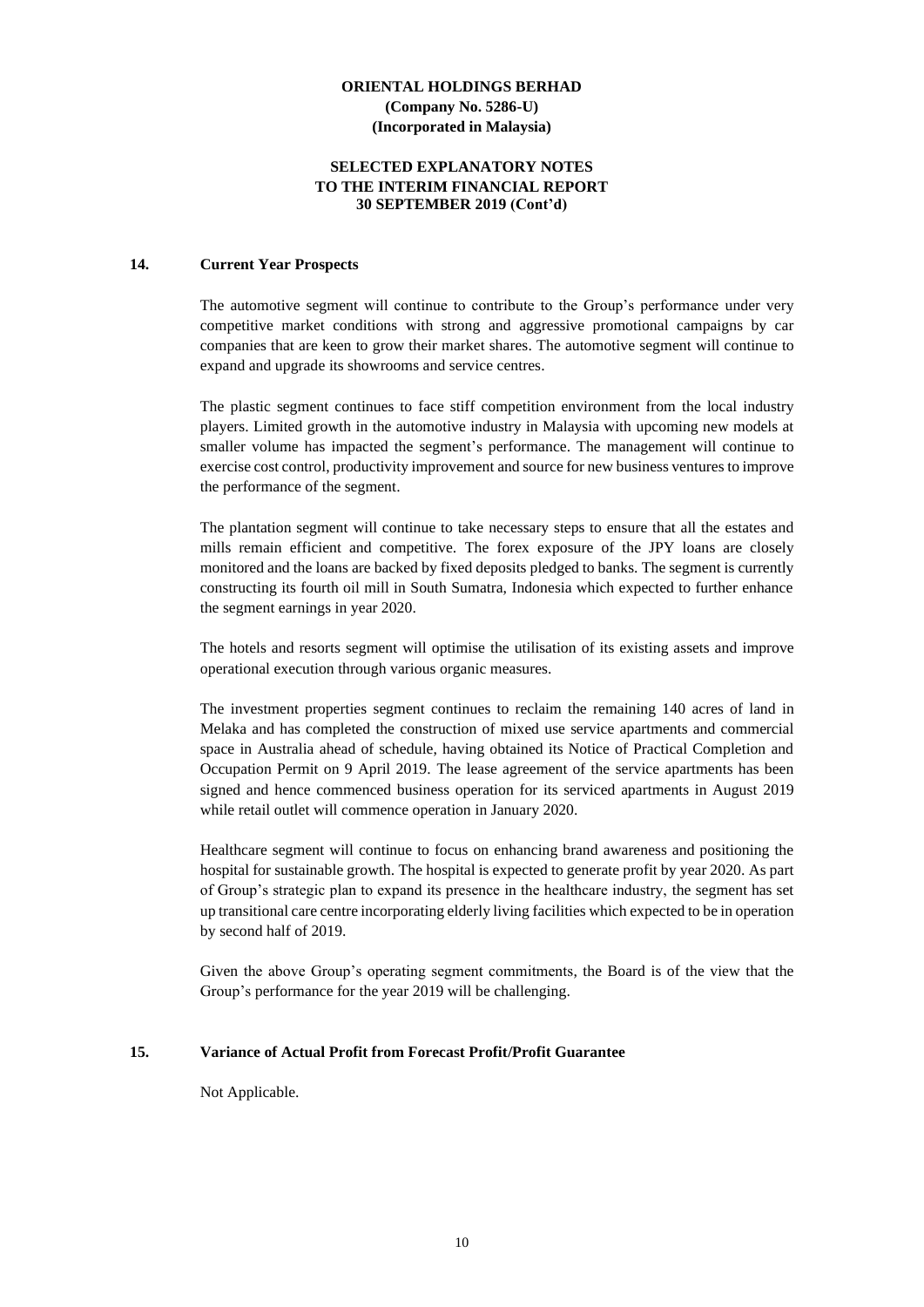### **SELECTED EXPLANATORY NOTES TO THE INTERIM FINANCIAL REPORT 30 SEPTEMBER 2019 (Cont'd)**

# **16. Taxation**

|                       | <b>Individual Quarter</b> |               | <b>Cumulative Quarter</b> |               |  |
|-----------------------|---------------------------|---------------|---------------------------|---------------|--|
|                       | Current                   | Preceding     | Current                   | Preceding     |  |
|                       | Year                      | Year          | Year                      | Year          |  |
|                       | Quarter                   | Quarter       | To date                   | To date       |  |
|                       | 30 Sept 19                | 30 Sept 18    | 30 Sept 19                | 30 Sept 18    |  |
|                       | <b>RM'000</b>             | <b>RM'000</b> | <b>RM'000</b>             | <b>RM'000</b> |  |
|                       | (Unaudited)               | (Unaudited)   | (Unaudited)               | (Unaudited)   |  |
| Current taxation      |                           |               |                           |               |  |
| Malaysian taxation    |                           |               |                           |               |  |
| - Based on profit for |                           |               |                           |               |  |
| the period            | 1,735                     | 3,593         | 8,715                     | 10,106        |  |
| - (Over)/Under        |                           |               |                           |               |  |
| provision in          |                           |               |                           |               |  |
| respect of prior      |                           |               |                           |               |  |
| period                | (173)                     | (338)         | 10,701                    | (429)         |  |
|                       | 1,562                     | 3,255         | 19,416                    | 9,677         |  |
| Foreign taxation      |                           |               |                           |               |  |
| - Based on profit for |                           |               |                           |               |  |
| the period            | 18,994                    | 23,103        | 54,811                    | 75,948        |  |
|                       | 20,556                    | 26,358        | 74,227                    | 85,625        |  |
| Deferred taxation     |                           |               |                           |               |  |
| Current period        | 1,457                     | 2,286         | 2,478                     | 2,359         |  |
| (Over)/Under          |                           |               |                           |               |  |
| provision in          |                           |               |                           |               |  |
| respect of prior      |                           |               |                           |               |  |
| period                | (1)                       |               | (109)                     | 602           |  |
|                       | 1,456                     | 2,286         | 2,369                     | 2,961         |  |
|                       | 22,012                    | 28,644        | 76,596                    | 88,586        |  |
|                       |                           |               |                           |               |  |

# **17. Status of Corporate Proposals**

There were no corporate proposals that have been announced by the Company but not completed at the date of this announcement except for the Stock Buy-Back which was approved by the stockholders at the Annual General Meeting on 12 June 2019 for the buy-back of up to 10% or up to 62,039,363 ordinary stocks. There were no stocks buy-back for the period to date.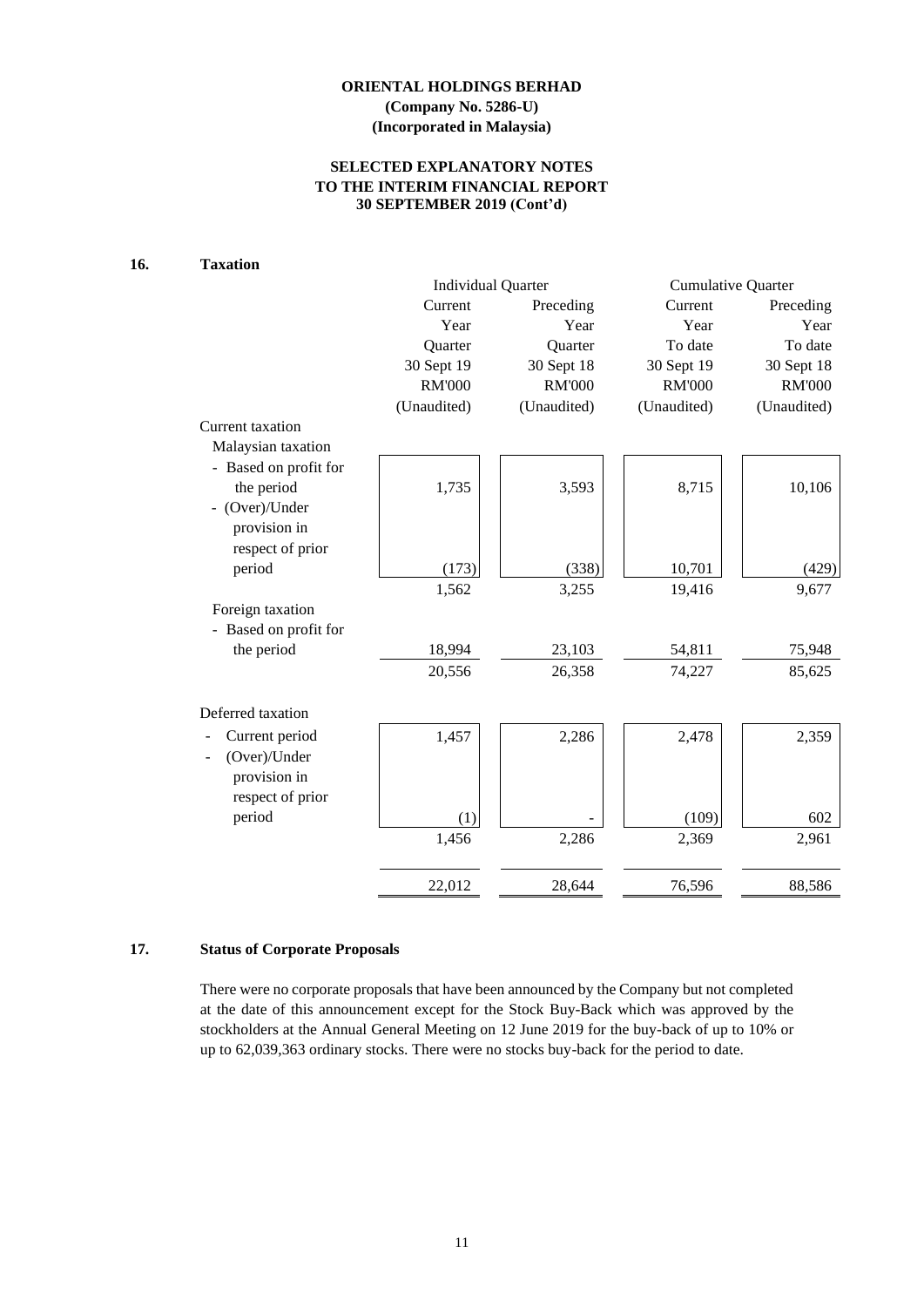### **SELECTED EXPLANATORY NOTES TO THE INTERIM FINANCIAL REPORT 30 SEPTEMBER 2019 (Cont'd)**

# **18. Group Borrowings**

|                           | Borrowings denominated in |                    |                                  |                                                   |                                                           |  |  |  |
|---------------------------|---------------------------|--------------------|----------------------------------|---------------------------------------------------|-----------------------------------------------------------|--|--|--|
|                           | <b>Interest</b><br>rate % | <b>Ringgit</b>     | ← Foreign Currencies             |                                                   |                                                           |  |  |  |
| <b>Short Term</b>         |                           | <b>RM'000</b><br>I | <b>Source</b><br><b>Currency</b> | RM<br>Equivalent<br><b>RM'000</b><br>$\mathbf{I}$ | <b>Total</b><br><b>RM'000</b><br>$\mathbf{I}+\mathbf{II}$ |  |  |  |
| Hire purchase liabilities | $2.5 - 2.8$               | 3,547              |                                  |                                                   | 3,547                                                     |  |  |  |
| Borrowings – secured      |                           |                    |                                  |                                                   |                                                           |  |  |  |
| -Revolving credit         | $4.8 - 5.1$               | 4,000              |                                  |                                                   | 4,000                                                     |  |  |  |
|                           | $0.4 - 1.4$               | $\overline{a}$     | JPY 28.330 billion               | 1,117,344                                         | 1,117,344                                                 |  |  |  |
|                           | $2.8 - 3.9$               |                    | SGD 0.070 billion                | 205,466                                           | 205,466                                                   |  |  |  |
|                           |                           |                    |                                  | 1,322,810                                         | 1,326,810                                                 |  |  |  |
| -Term loans               | 3.3                       |                    | SGD 0.014 billion                | 43,403                                            | 43,403                                                    |  |  |  |
|                           | 3.7                       |                    | THB 0.049 billion                | 6,714                                             | 6,714                                                     |  |  |  |
| Borrowings - unsecured    |                           |                    |                                  | 50,117                                            | 50,117                                                    |  |  |  |
| -Bankers acceptance       | $3.9 - 4.1$               | 21,630             |                                  |                                                   | 21,630                                                    |  |  |  |
| -Revolving credit         | $0.4 - 1.4$               |                    | JPY 17.515 billion               | 659,762                                           | 659,762                                                   |  |  |  |
|                           |                           | 29,177             |                                  | 2,032,689                                         | 2,061,866                                                 |  |  |  |
| <b>Long Term</b>          |                           |                    |                                  |                                                   |                                                           |  |  |  |
| Hire purchase liabilities | $2.5 - 2.8$               | 3,382              |                                  |                                                   | 3,382                                                     |  |  |  |
|                           |                           | 3,382              |                                  |                                                   | 3,382                                                     |  |  |  |
| <b>Total Borrowings</b>   |                           | 32,559             |                                  | 2,032,689                                         | 2,065,248                                                 |  |  |  |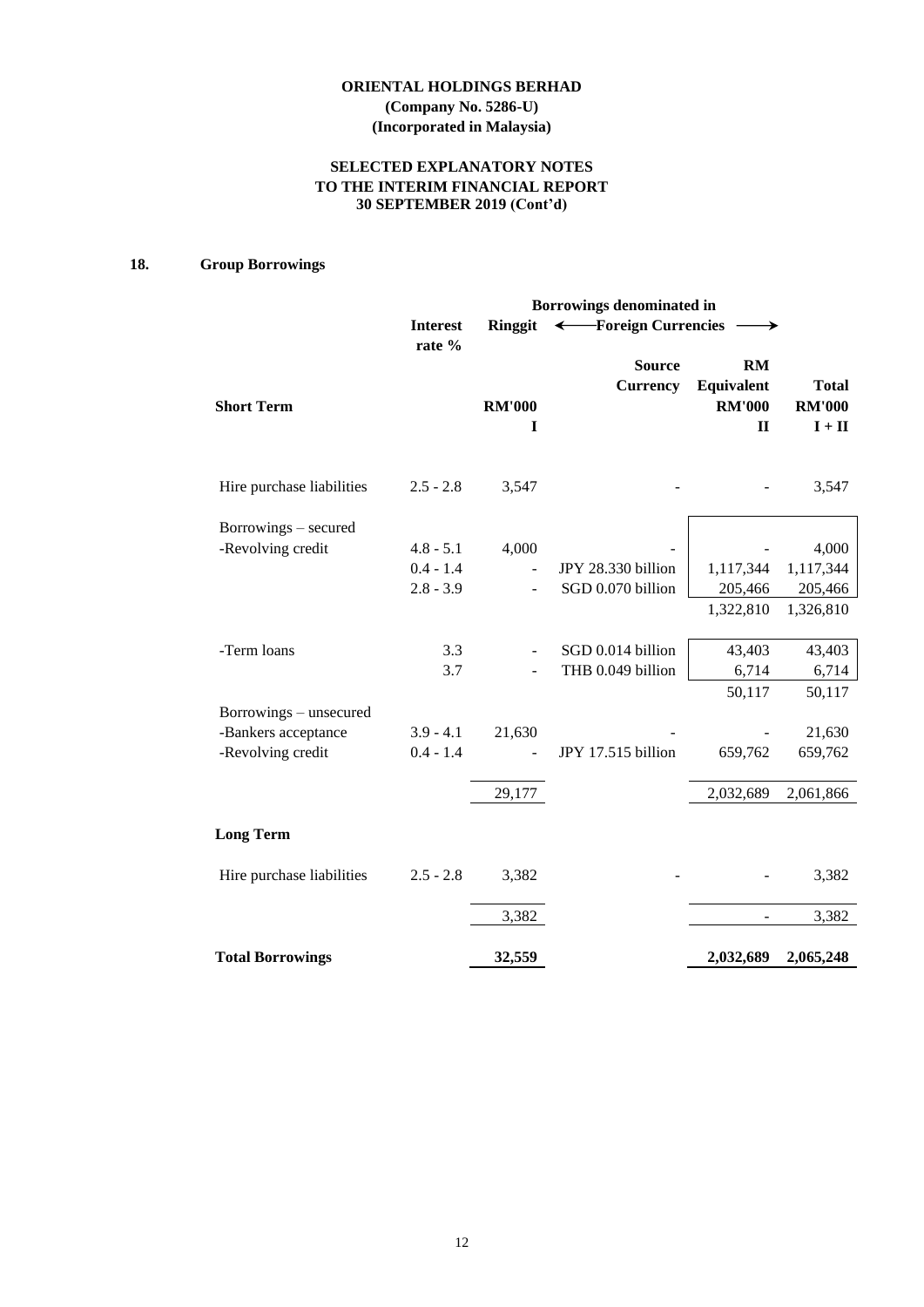### **SELECTED EXPLANATORY NOTES TO THE INTERIM FINANCIAL REPORT 30 SEPTEMBER 2019 (Cont'd)**

### **19. Trade receivables**

The ageing analysis of trade receivables (included under trade and other receivables category) as at 30 September 2019 is as follows:

|                           | <b>RM'000</b> | $\frac{6}{9}$ |
|---------------------------|---------------|---------------|
| Not past due              | 206,872       | 86.0          |
| Past due $<$ 3 months     | 27,783        | 11.5          |
| Past due 3-6 months       | 2,768         | 1.2           |
| Past due 6-12 months      | 1,037         | 0.4           |
| Past due more than 1 year | 2.098         | 0.9           |
|                           | 240,558       | 100.0         |

The Group did not impair the past due trade receivables but monitor these receivables closely. No bad and past due debts are anticipated that could materially affect the financial results and financial position of the Group as a whole.

### **20. Changes in Material Litigations**

Not applicable.

#### **21. Dividend Proposed**

No dividend has been proposed for the current quarter.